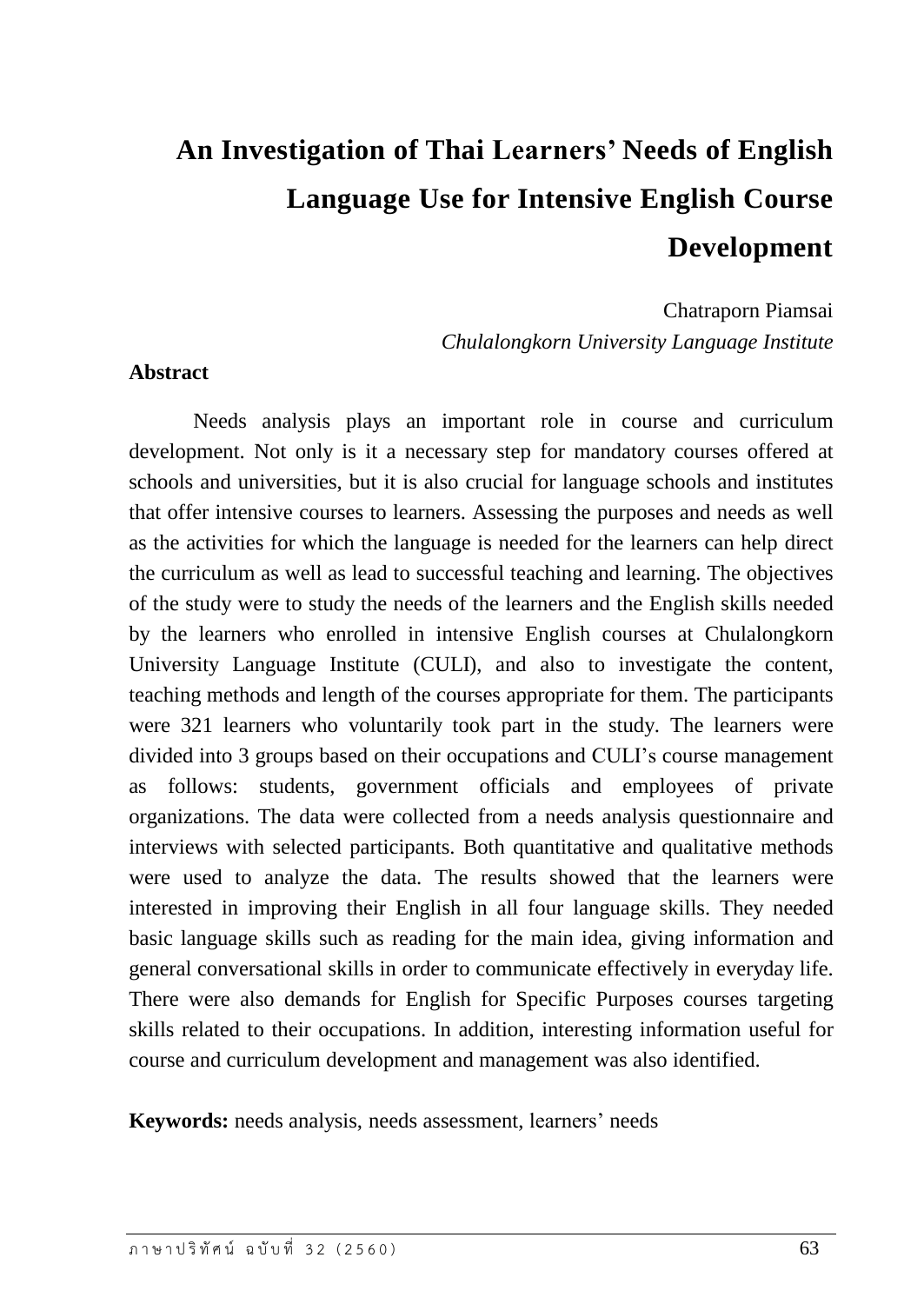# **บทคัดย่อ**

การวิเคราะห์ความต้องการ (Needs Analysis) เป็นส่วนสำคัญในการพัฒนารายวิชาและ หลักสูตรภาษาอังกฤษ การสำรวจจุดประสงค์ ความต้องการและกิจกรรมที่ใช้ในรายวิชาหรือหลักสูตร หนึ่งๆ จะนำไปสู่ความสำเร็จในการเรียนการสอนได้ ทั้งนี้ การสำรวจความต้องการเพื่อนำไปพัฒนา ้ รายวิชานั้นไม่ได้จำกัดอยู่แต่เพียงวิชาบังคับในหลักสูตรของโรงเรียนหรือมหาวิทยาลัยเท่านั้น แต่ยังมี ความส าคัญในการจัดการเรียนการสอนในหลักสูตรภาษาอังกฤษแบบเร่งรัดอีกด้วย งานวิจัยนี้มี จุดประสงค์เพื่อศึกษาความต้องการการเรียนภาษาอังกฤษของผู้เรียน ทักษะภาษาอังกฤษที่ผู้เรียน จ าเป็นต้องใช้และข้อมูลอื่นๆที่เป็นประโยชน์กับการจัดการเรียนการสอน เช่น เนื้อหา วิธีการสอน ความยาวของหลักสูตรที่เหมาะสมสำหรับผู้เรียน กลุ่มผู้เข้าร่วมงานวิจัยได้แก่ ผู้ที่สมัครเรียนวิชา ภาษาอังกฤษที่สถาบันภาษา จุฬาลงกรณ์มหาวิทยาลัยเปิดสอนให้กับบุคคลภายนอก โดยมีผู้เรียนสมัคร ใจให้ข้อมูลจำนวน 321 คน แบ่งผู้เรียนออกเป็น 3 กลุ่มได้แก่ กลุ่มนักเรียนนิสิตนักศึกษา กลุ่ม ข้าราชการ และกลุ่มพนักงานจากบริษัทเอกชน ซึ่งเป็นการแบ่งตามกลุ่มอาชีพ และตามวิธีการบริหาร การเรียนการสอนของสถาบันภาษา ผู้วิจัยใช้แบบสอบถามและการสัมภาษณ์ในการเก็บข้อมูล ผู้วิจัย วิเคราะห์ข้อมูลโดยใช้สถิติและการวิเคราะห์แบบเชิงคุณภาพ ผลการวิจัยแสดงให้เห็นว่าผู้เรียนมีความ สนใจที่จะพัฒนาภาษาอังกฤษในทุกๆ ทักษะ และผู้เรียนต้องการทักษะภาษาอังกฤษที่เป็นพื้นฐานที่ สามารถนำไปใช้ได้ในชีวิตประจำวัน เช่น การอ่านจับใจความ การให้ข้อมูล และทักษะการสนทนา ทั่วไป นอกจากนี้ผู้เรียนยังสนใจที่จะเพิ่มพูนความรู้ภาษาอังกฤษที่เกี่ยวข้องกับวิชาชีพของตน งานวิจัย ยังพบข้อมูลที่น่าสนใจ ซึ่งสามารถเป็นประโยชน์ในการจัดการเรียนการสอนอีกด้วย

**Keywords:** การวิเคราะห์ความต้องการ, การประเมินความต้องการจ าเป็น, ความต้องการของ ผู้เรียน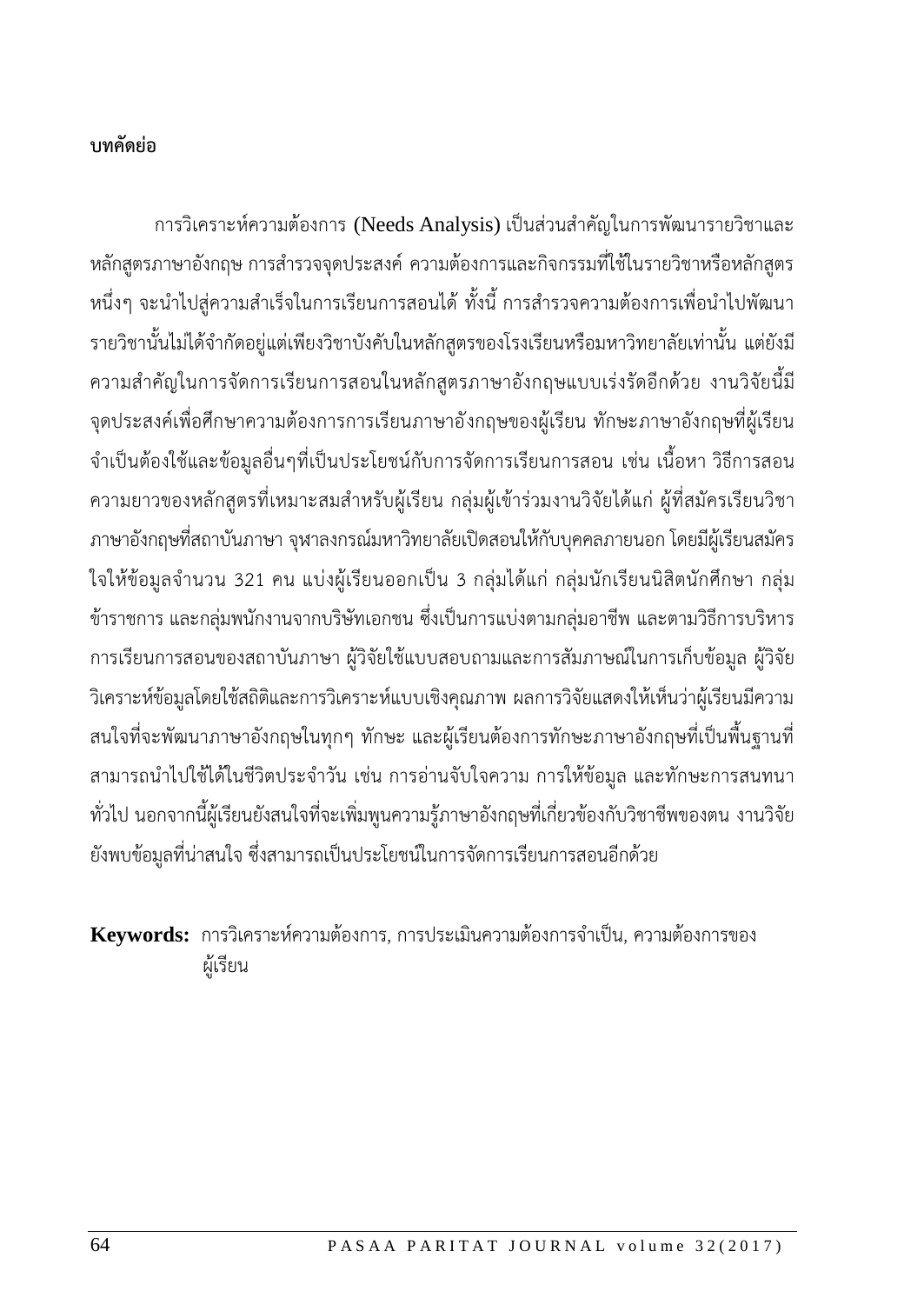# **Background**

Up to and following the recent establishment of the ASEAN Economic Community (AEC), Thailand, especially the Thai government, has been attempting to make the transition as smooth as possible. One key aspect is the improvement of the country's English teaching and learning system with the hope of increasing the English proficiency of Thai citizens. English will play an increasingly important role than in the past since it will be used as a medium of communication for ASEAN country members. However, according to the Ministry of Education's report on its strategic plans during 2006-2010, its goals concerning English language development have not yet been met. Its plans to restructure Thailand's English education system includes making English the Thai student's first foreign language, implementing English courses early in year 1, encouraging schools to open more English Programs as well as supporting the establishment of international schools, funding English teacher development, and, in 2006, adopting the communicative teaching approach. Despite the different types of measures that have been taken, the average scores of grade 6 and grade 9 students' English remained the lowest, compared to those of the other core subjects. Regarding grade 12 students, the average English score on the national test is also not satisfactory (NIETS, 2016). This partially leads to students seeking extra English courses. Like young learners, adults also need greater English training to better equip themselves in a more competitive world. This has contributed to the expansion of private tutoring businesses around the world. They are prevalent especially in North America, Europe and Asia-Pacific (Schlenker, 2012). Examples are clearly evident in Asian countries. In 2012, South Korea accounted for 15% of the global market in the business, which was worth approximately US \$13.9 billion (ICEF, 2012). Thailand is also following this trend with the private tutoring businesses growing at 5.4% each year, and, for high school students alone, the business is worth more than 8 billion baht in value (MGR online, 2013).

With the huge profits generated by the tutoring business has come greater competition. Chulalongkorn University Language Institute (CULI), with its mission to provide English language education not only to university students, but also to the public, therefore, has to actively engage and compete within this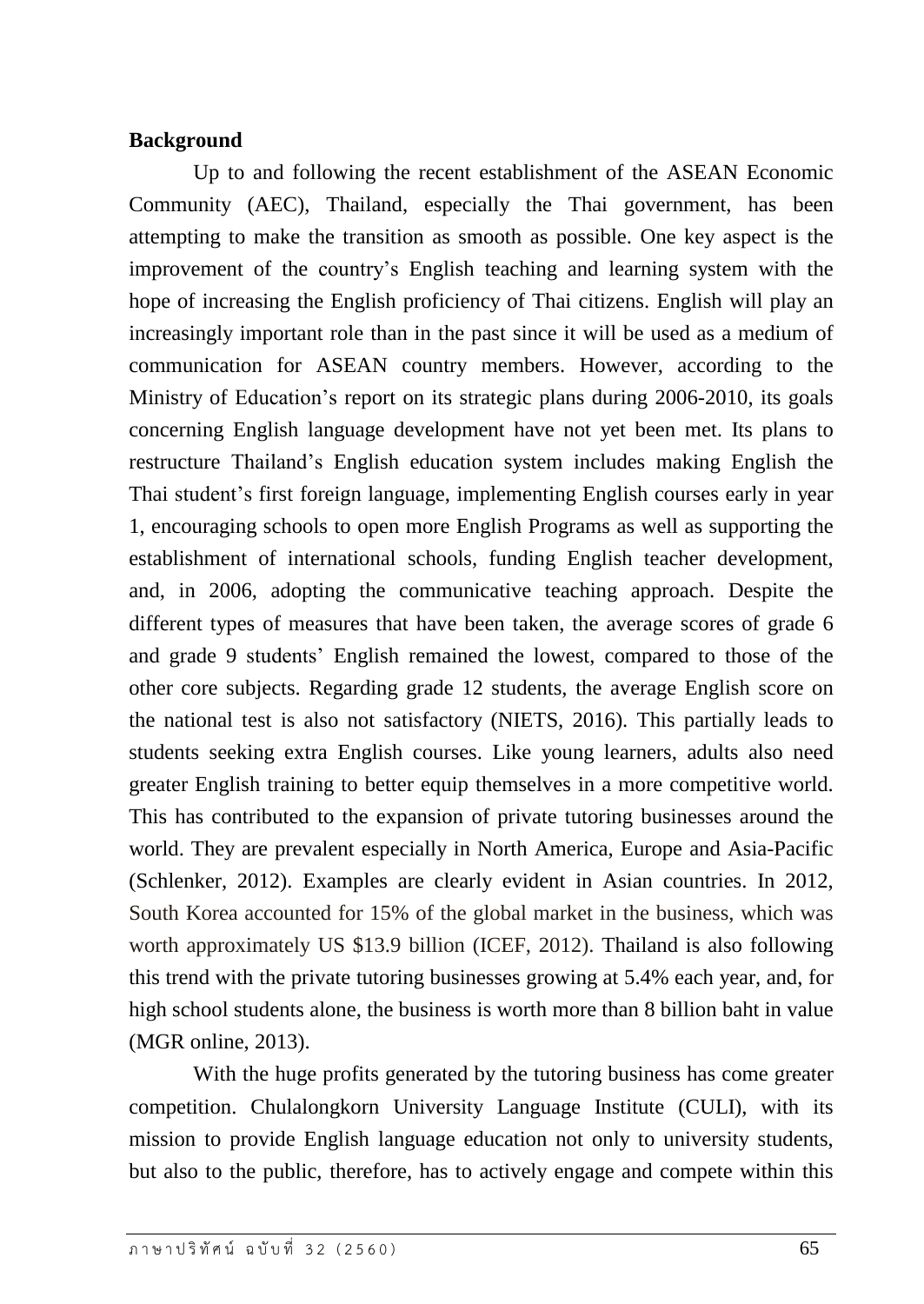sphere. CULI has been offering intensive English courses to the public for many years. Course and teacher evaluations are always carried out at the end of each course with the purpose of enhancing both teaching and learning. In some classes, teachers also explore students' needs at the beginning of the class. However, in order to ensure that students' needs are met, a systematic method like a needs analysis is required. Knowing what learners need does not only help prepare CULI for competing in the business, but, more importantly, it also leads to achieving its ultimate objectives of providing quality teaching and learning.

#### **Needs analysis**

Firstly, how can we know that the courses and the course content meet learners' expectations? Munby (1978) suggested that needs analysis or needs assessment is an initial requirement. This is very important for course development as it facilitates the course design process that will be beneficial to all parties: students, teachers and the institutions and organizations involved.

Needs analysis has long been viewed as an initial and important step for curriculum development. Rahman (2015) emphasized that needs analysis is crucial as it is necessary to assess the purposes and needs as well as the activities for which the language is needed. In the early years, needs analysis was predominant in English for Occupational Purposes (EOP); however, the focus later shifted to English for Academic Purposes (EAP). Needs analysis for general English is also included (West, 1994). Dudley-Evans and St. John (2007) defined 'needs analysis' as a process of finding what and how a course should be, and an 'evaluation' as a process of finding if it is effective.

Needs analysis in education is important as it provides useful information for teachers and eduators in the following areas (McCawley, 2009, p.3):

- Impact From needs assessment, we are able to create a positive impact on the students. This helps us know what they need.
- Approaches We are able to select the most effective teaching approaches which best suit our students.
- Awareness We are able to see the gaps between the programs we offer, and what we should offer to bridge the gap, which leads to more effective teaching and learning.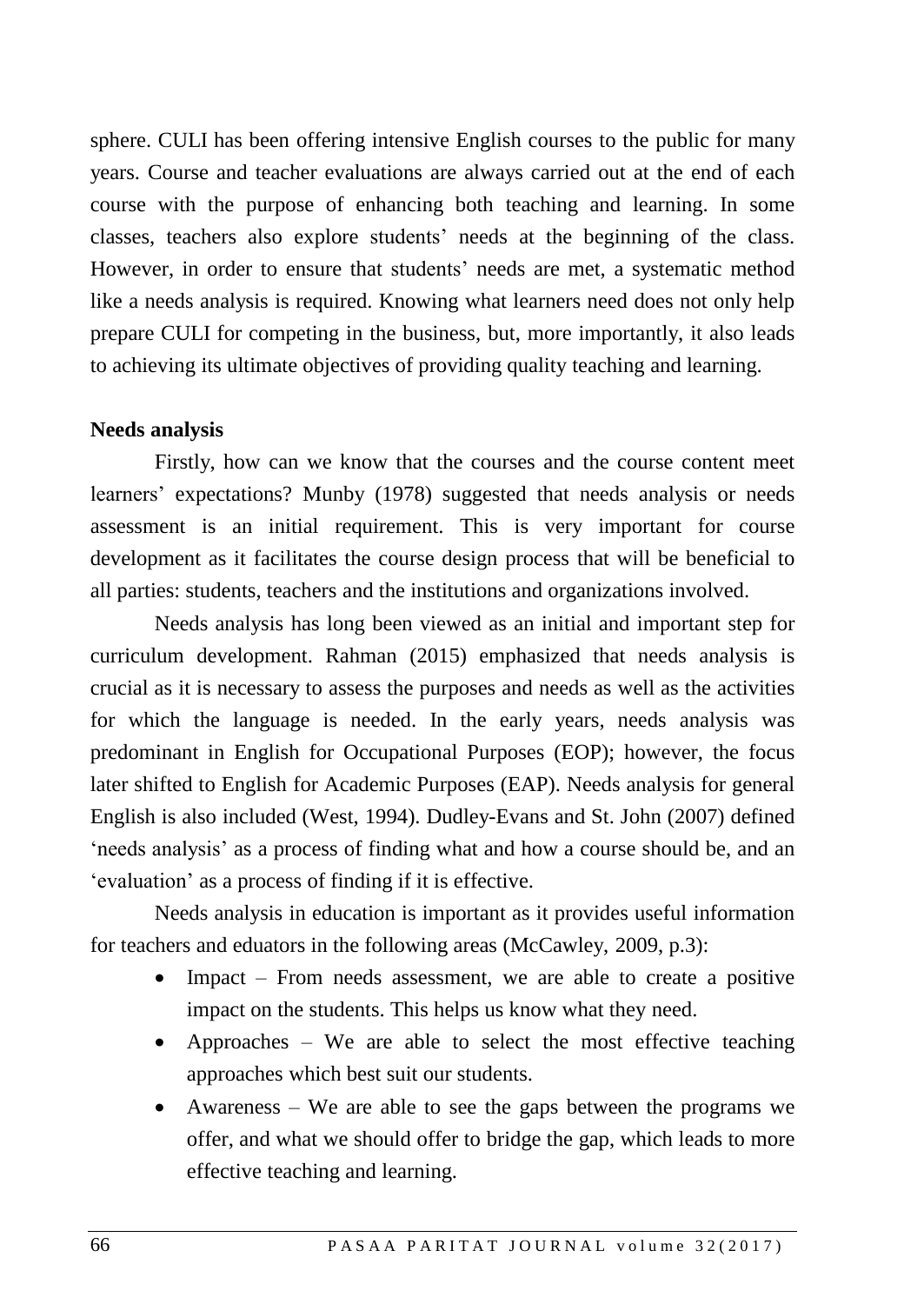- Outcomes We are able to use the current situation to document outcomes.
- Demand We are able to know what the potential demand is for our future programs. This is very important especially for those in competitive markets.
- Credibility We are able to guarantee if the programs serve the target group of learners well, and to show the funding authorities that the programs are effective.

What are needs? Needs are defined in many ways. McCawley (2009) defined a needs analysis as an assessment to ascertain the gap between what the learners possess (i.e., what they know, what skills they have, what they are interested in, what they prefer and what their learning habits are like) and what they need. Dudley-Evans and St. John (1998, p.125) proposed a theoretical framework of needs analysis, which consists of (1) learners' professional information, (2) learners' personal information, (3) learners' language information about the target situations, (4) learners' lacks, (5) learners' needs from the course, (6) language learning needs, (7) communication information in the target situation, and (8) environmental information. In 2007, Dudley-Evans and St. John provided a precise descriptive summary of needs analysis – as influenced by Brindley (1989: 63-65) and Berwick (1989: 55) – as *objective and subjective, perceived and felt, target situation/ goal-oriented and learning* as well as *process-oriented and product-oriented*. *Objective and perceived* needs are derived from outsiders. These needs can be verified and are based on facts. In contrast, s*ubjective and felt* needs are derived from insiders and are related to cognitive and affective factors. How learners feel, for example, is considered as falling under the *subjective and felt needs* category. Dudley-Evans and St. John proposed three types of analyses: 1) *target situation analysis*, which includes product-oriented and goal-oriented needs, 2) *learning situation analysis*, which is based on process-oriented needs, and 3) *present situation analysis*, which can be described as lacks.

Munby (1978) proposed the model "Communication Needs Processor" (CNP) in which information about participants is analyzed to get their profiles of needs. His model emphasized the importance of needs analysis and has been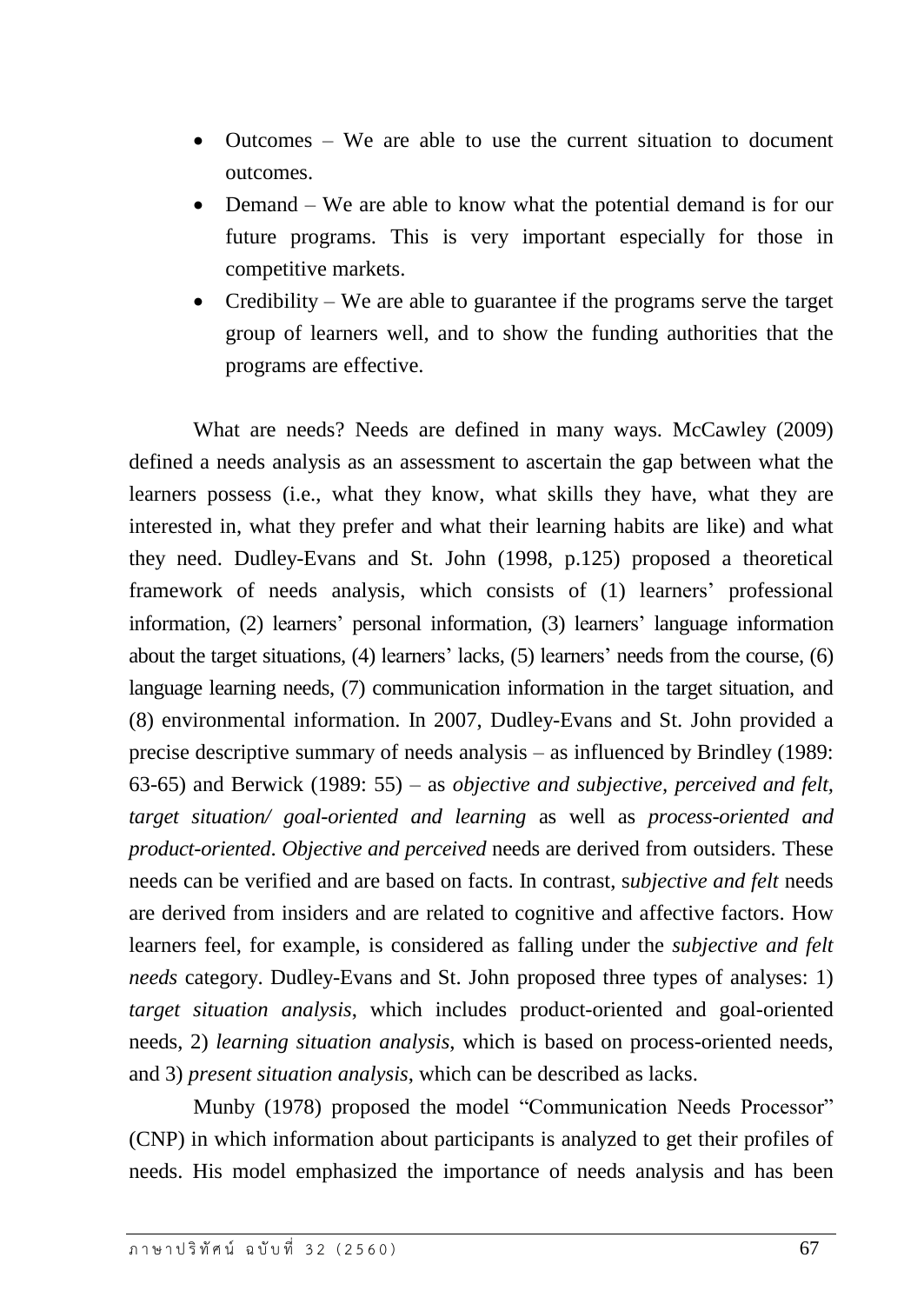widely adopted. From the 1970s until now, the role of needs analysis remains influential. Macalister and Nation's (2011) model of the curriculum design process shows that needs analysis is one of the essential parts in the curriculum development process. Based on the model, there are three types of needs, namely, necessities, lacks and wants. According to Hutchinson and Waters (2006) these needs are categorized under the bigger term of "target needs". *Necessities* refers to the knowledge learners need to know in order to be able to communicate effectively in a target situation. These needs are based on the demands of the target situation where learners have to use the language. *Lacks* are referred to as a gap between learners' existing knowledge and the target proficiency that they are required to have in order to perform in each particular situation. *Wants* are based on learners' viewpoints. In Nation and Macalister (2010), they are referred to as learners' "subjective needs" since for the same target situation, the necessities of skills one must possess can be objectively explained; however, what learners want in the same target situation may vary from one to another. For example, for two learners who are from the same company and with the same job responsibilities, one might want to learn more about how to write business correspondences, while the other might desire to practice more speaking skills.

Hutchinson and Waters (2006, p.59) proposed a target situation analysis framework that includes the following main areas: the reasons why the language is needed, the way of using the language, the content area of the course, the interlocutor with whom learners will use the language, the situation where the language will be used, and the time when the language will be used. Another framework suggested by Hutchinson and Waters (2006, p. 60) is a learning needs analysis framework, which refers to what learners need to know in order to be able to perform or meet the target situation needs. The questions asked are as follows: the reasons why the learners take the language course, the resources that are available, who the learners are, and where the course will take place.

However, Syssoyev (2014) suggested that to study only the needs of the students might not be enough to develop a successful course or program. A *student analysis* is needed to see what students' interests are. In a student analysis, teachers will be able to see both what their students are like, in terms of their proficiency levels, their motivation, their background, etc. as well as to learn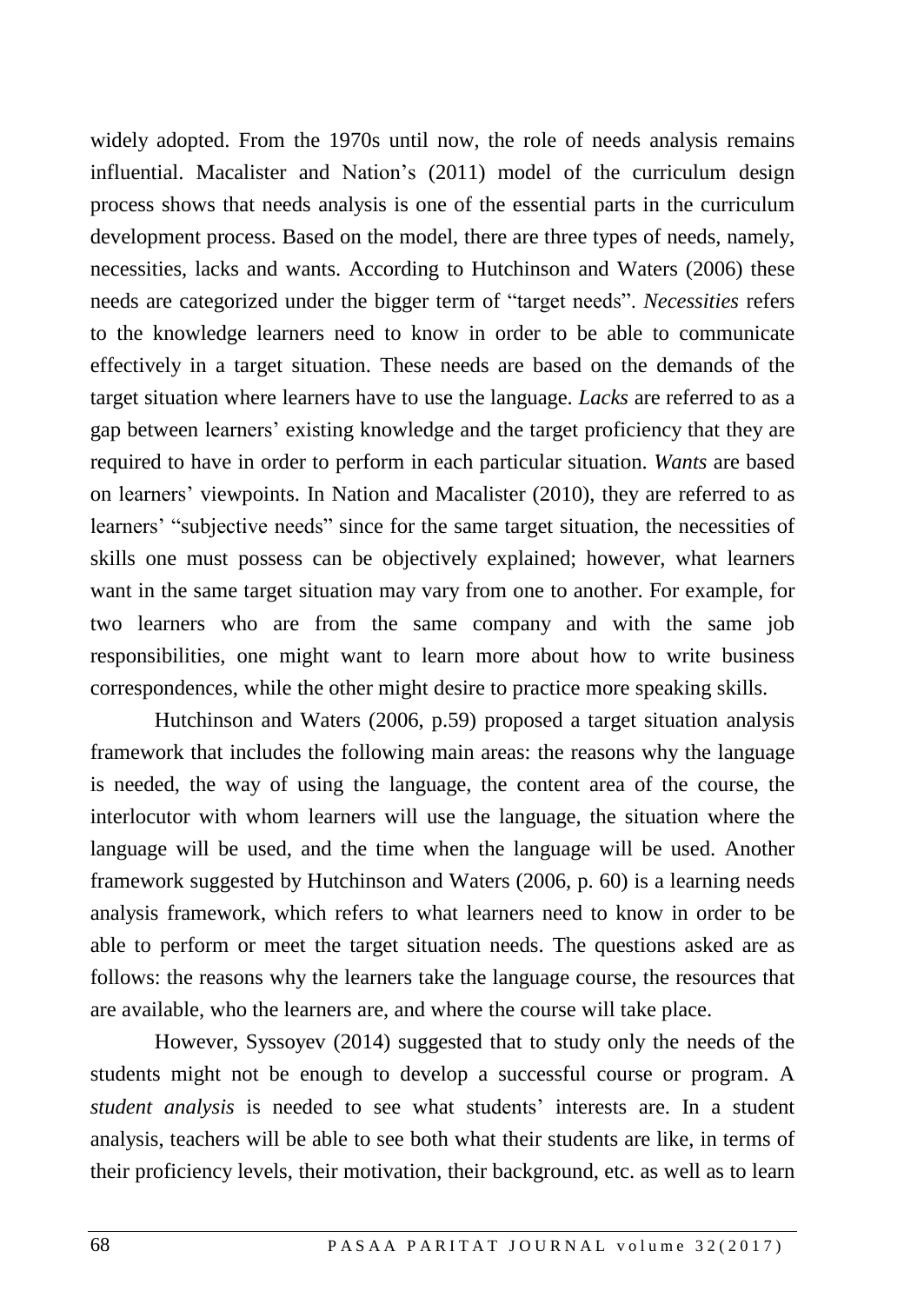what their needs are, or what they want to achieve. The student analysis can be conducted after a needs analysis, which serves as a basis for course development, since teachers might not be able to meet the potential students before class.

In addition to needs analysis and student analysis, *means analysis* is also suggested as an additional tool for course development. Means analysis, a method widely used in English for Specific Purposes (ESP), is a means to study the local setting or the environment where the language course will take place. This is to study, for example, the teachers, the students, the teaching methods and the facilities in order to make the course suit each teaching and learning environment (Dudley-Evans and St. John, 2007).

West (1994) suggested three periods in a course when needs analysis should be carried out. Needs analysis can be done in advance of a course so that teachers will have plenty of time to prepare for their syllabus and materials. This is called an offline analysis, and it may need to be reviewed when the teachers meet the learners. The second period to conduct needs analysis is on the first day of the class. This is advantageous because teachers are able to see their students, and also meet and talk to them. They will subsequently acquire a truer picture of their students' needs. However, it is disadvantageous in that the teachers do not have time to prepare for the course in advance. The third is ongoing needs reanalysis. This is to help teachers identify their students' new or short-term needs. West recommended that needs analysis be repeated during the course since students' needs can change. This is supported by Gómez García (2010) suggesting that needs analysis be conducted throughout the course, not only as a pre-stage, but also during a course design period.

# **Approaches to Needs Analysis**

Needs analysis is a complicated process, involving interpretations of a large amount of data. McCawley (2009, p.4) proposed six steps in conducting a needs assessment for an effective educational program development as follows:

- 1) writing the objectives of the needs assessment
- 2) selecting the target informants
- 3) sampling the informants who represent the needs of the whole population
- 4) choosing instruments to collect data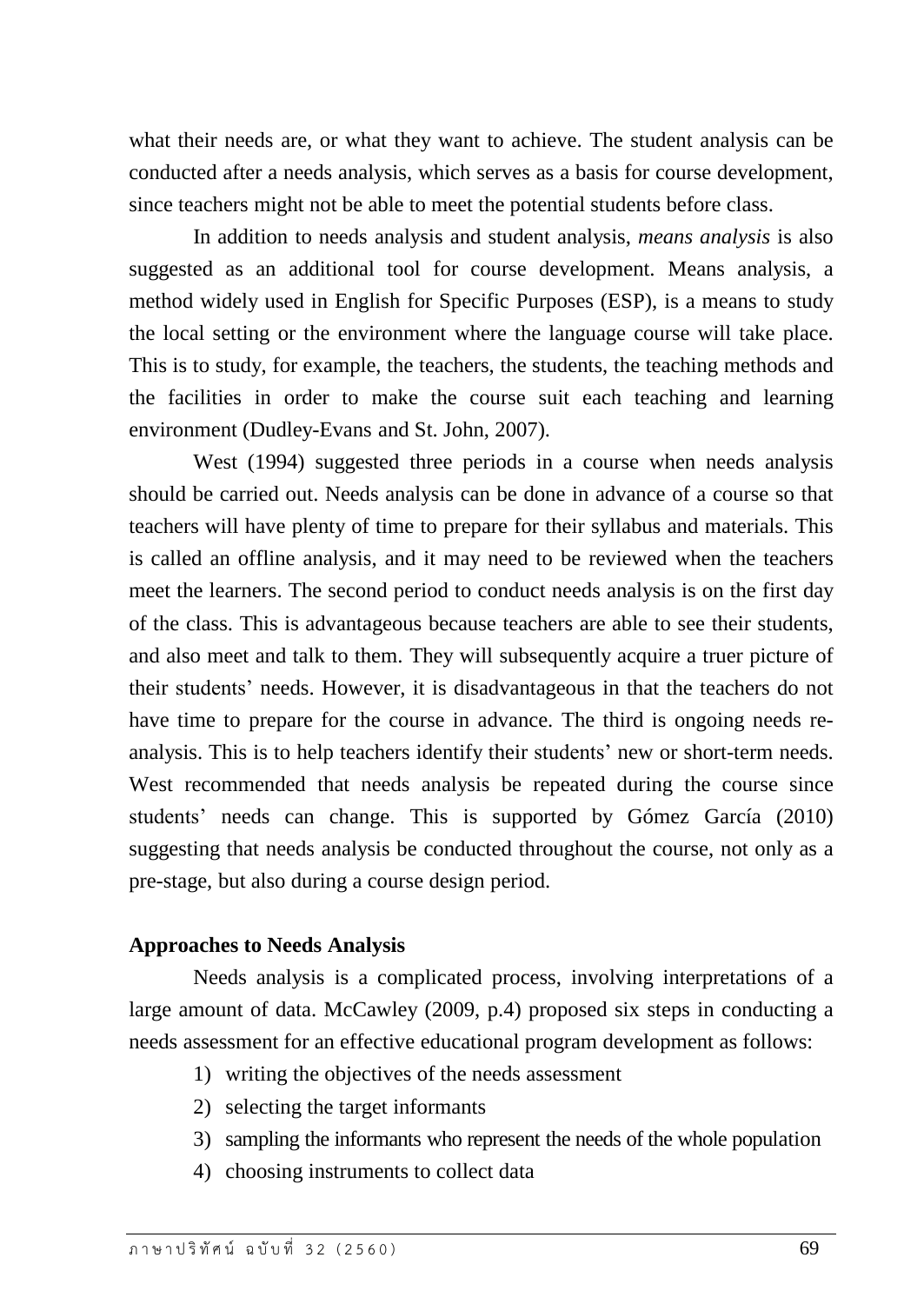- 5) analyzing the data
- 6) making a decision or assessing needs based on the collected data

To ensure the reliability and validity of a needs analysis study, Cowling (2007) and Long (2005) recommended triangulating different sources. According to Long, triangulated sources should be done "to increase the credibility of the interpretation of the data…" (p.28).

Different data collection procedures include those such as logs, interviews, observations, questionnaires and testing (Long, 2005 and Nation and Macalister, 2010). Gómez García (2010) also recommended needs analysis through various types of methods. Hutchinson and Waters (2006, p.58) and Palacios Martínez (1994, p.143), quoted in Gómez García, suggested different methods through which information about learners' needs can be gathered. These are surveys, questionnaires, interviews, attitude scales, job analyses, content analyses, statistical analyses, observations, data collection, and formal consultation with sponsors, learners and other relevant parties. Jordan (1997) recommended the same methods for needs analysis, namely observations, surveys or questionnaires, and structured interviews. Other methods he suggested include diagnostic tests, learner diaries, case studies or a thorough investigation of the needs and difficulties the students have, evaluation and feedback, and previous research, which can serve as a valuable source of information for the teachers or course developers. In research by Brown (2002), surveys, questionnaires, interviews and observations are also suggested. Other methods are those such as tests, personal reviews and performance appraisals.

To gain substantial information, not only should methods of data collection be considered, but the sources of information are also important. According to Dudley-Evans and St. John (2007), the main sources of information can be both the people involved and the documents. They can be learners, people who work or study in the field, students who used to take part in the course, relevant documents, clients, employers, colleagues, and relevant research studies. Kaewpet (2009) suggested inviting multiple perspectives from all stakeholders. If the whole population cannot be included, it is necessary to carefully select the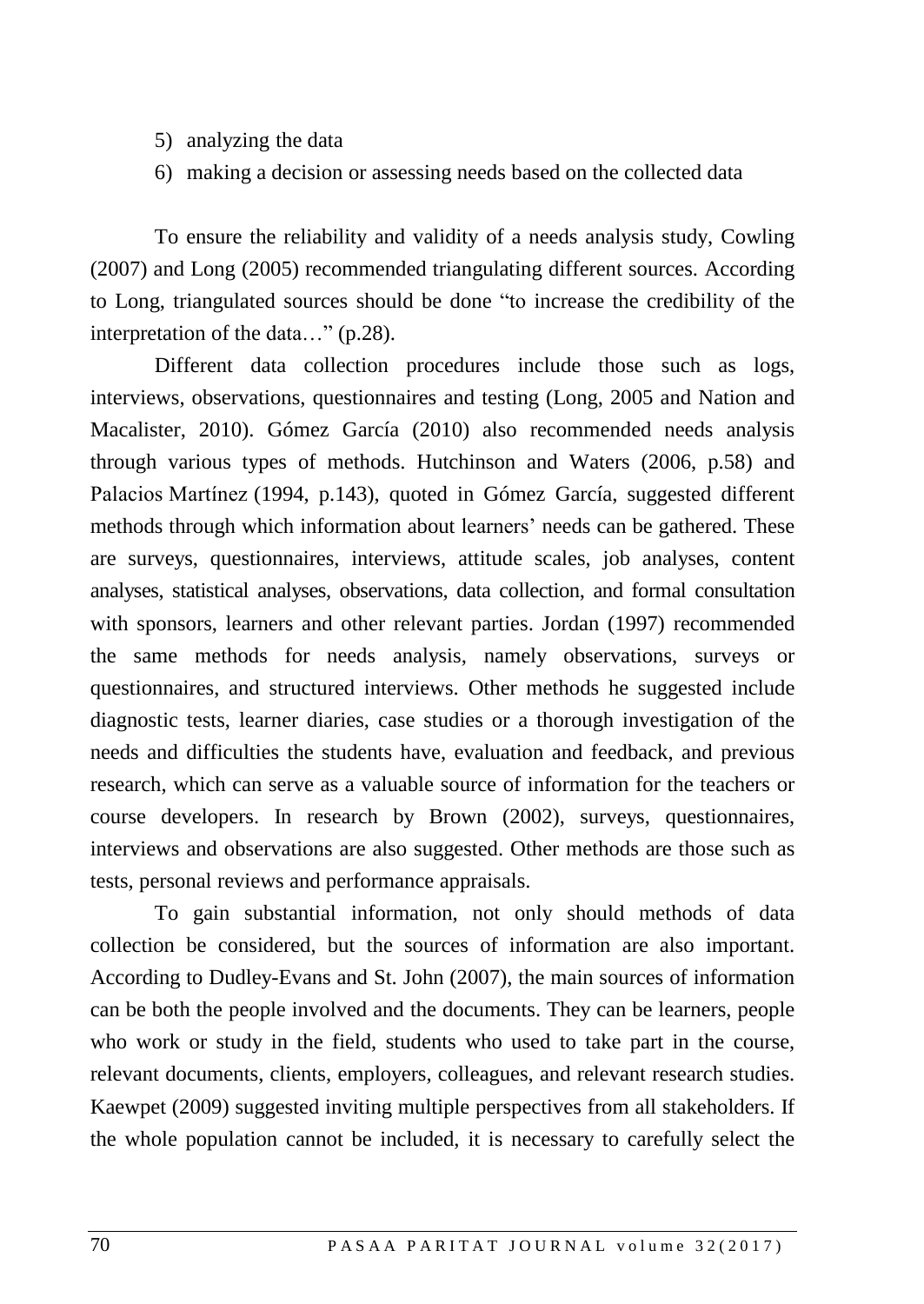informants. This is to ensure that they truly represent the whole population (McCawley, 2009).

#### **Studies on Needs Analysis**

A number of research studies have used needs analysis as a tool for curriculum development, improvement and evaluation, especially in ESP. For example, Gómez García (2010) explored the needs of different European enterprises for an online language course and material development. Kaewpet (2009) studied and proposed a framework for investigating the ESP needs of engineering students in an EFL context, and Srisueb (2009) studied the needs and attitudes of students from a private Islamic school in Narathiwat province. In this context, English is taught as a third language.

Numerous studies have also addressed students' needs in English training. They strongly prove that students consider English an important tool of communication. Some studies found the oral and aural skills the most important and, therefore, needed. For example, Wiriyachitra (2003, cited in Somdee and Suppasetseree, 2013), found that English listening and speaking in the workplace are more essential than reading and writing skills as they are used more. Panpreuk and Mahapoontong (2007) investigated the needs and interests of studying English of post-graduate students at King Mongkut's Institute of Technology North Bangkok. The study revealed that the students highly value the importance of English. Their needs regarding English training are for listening, speaking, writing and reading respectively. According to the study, the students have problems in giving presentations and answering questions related to their presentations. They also lack everyday conversational skills. Similarly, Dueraman (2013) revealed that Thai adult learners of English see the importance of English in various aspects such as education, everyday communication and in their careers. They reported that speaking skills are needed the most. These subjects said that with the advent of the AEC, these skills are highly important for communication especially for the tourism industry. Also, these are the skills in which Thai people lack confidence; therefore, speaking skills, alongside listening skills, need to be enhanced.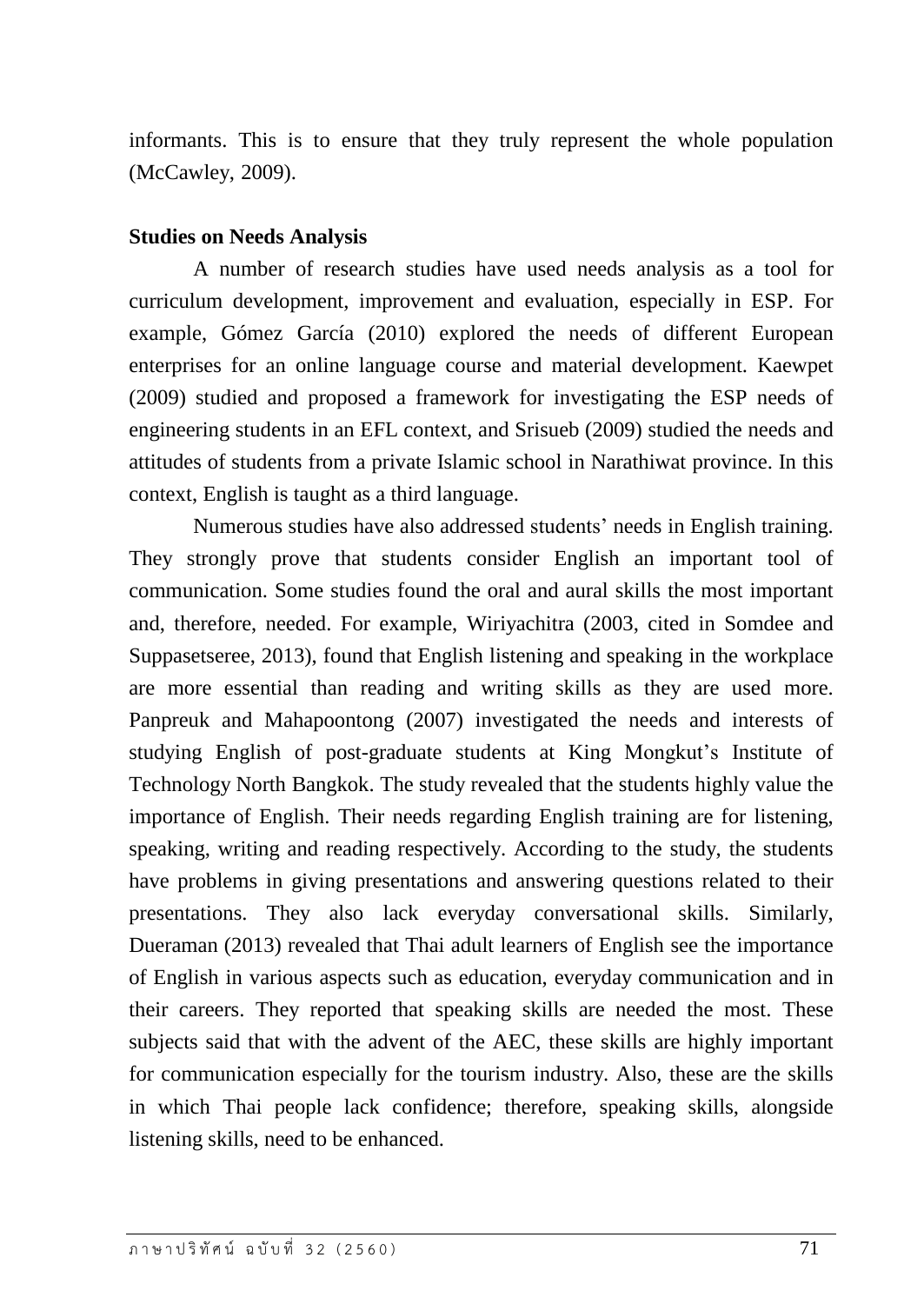In the study conducted by Unkaew (2010), the needs and problems of employees at a company were explored. The employees revealed that they have problems with speaking skills the most, followed by listening, writing and reading, respectively. Their needs for English training courses reflected what they found the most difficult. Unkaew (2010) concluded that the employees' needs for training courses are parallel to the skills they lack. She also suggested that the four skills be taught altogether to enhance the effectiveness of teaching.

Another study conducted with non-Thai students also supported the students' view of English as valuable, and the oral and aural skills as being of paramount importance. Litticharoenporn (2014) studied the oral and aural English language needs of students at an international school in Bangkok as perceived by teachers, parents and students. During the first phase of her study, the target group was Japanese students only. According to the findings, general listening comprehension skills (besides formal lectures), effective participation in class or group discussion, project or study group, and communication with teachers in and out of class were ranked as the top three most important skills – although not in the same order  $-$  by the three groups. The ability to give presentations, take notes and to follow the pronunciation/intonation/stress patterns of American English were considered important, but not to the same degree.

In the same way, Kittidhaworn's (2001) research study showed that listening skills, particularly listening to classroom lectures, are necessary for Thai undergraduate students. The study explored the needs of 182 Thai undergraduate engineering students' English language learning in language structures, rhetorical categories, language functions and language skills (i.e. listening, speaking, reading and writing). It revealed that despite their demographic variables, there was no significant difference in their needs. It also showed that grammatical structures, especially those related to their target language use (TLU) such as structures used in scientific discourse, are needed. Moreover, she revealed that all language skills are perceived as important for the students with "listening to classroom lectures", "reading scientific/engineering texts for comprehension", "reading for particular purposes (e.g. main ideas, skimming, etc.)", "asking and answering questions during the group or class discussion", and stating opinions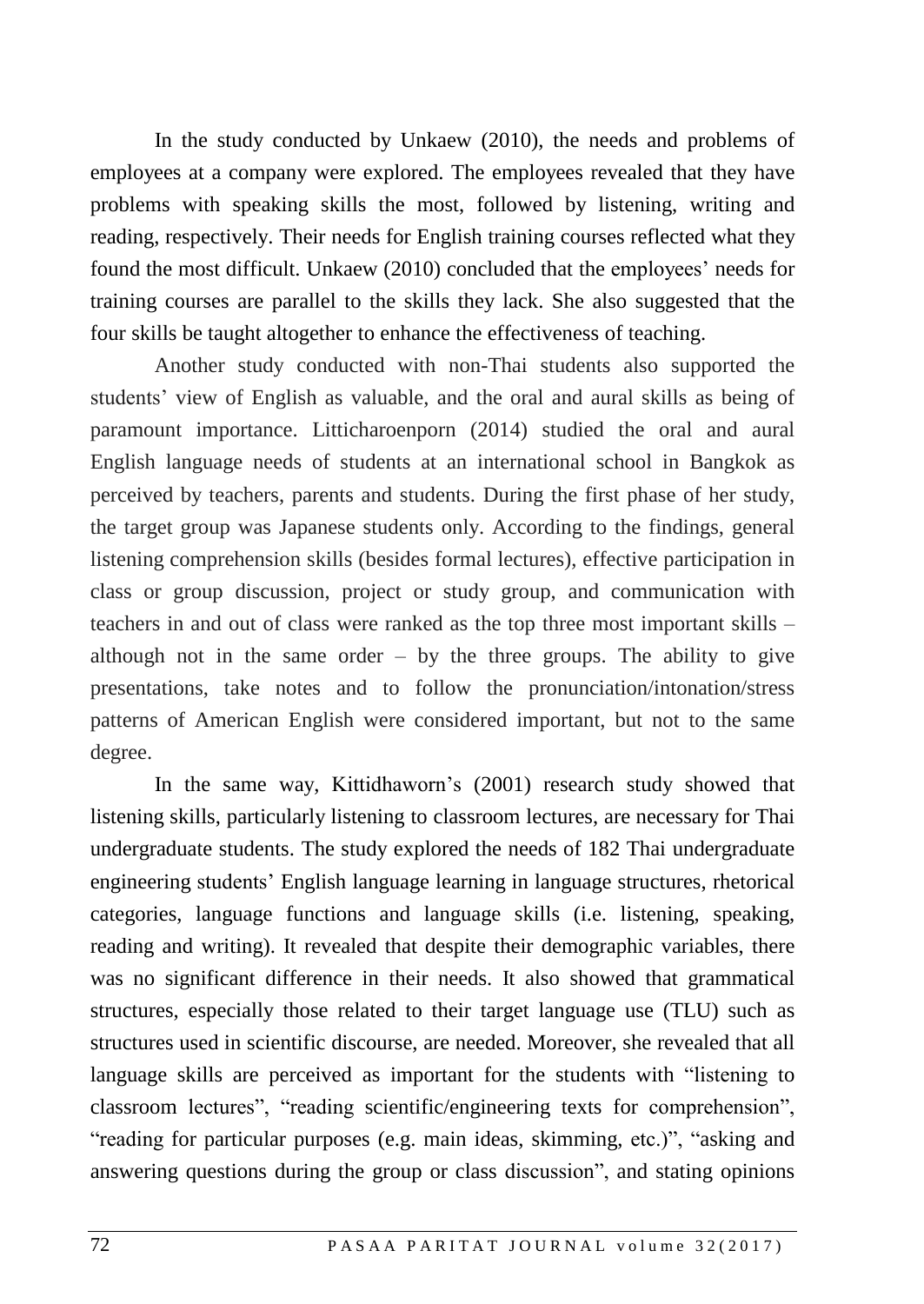or ideas about different topics during classroom discussion" on the top ten list. Regarding the skills that they perceive as being the least proficient in, speaking skills were ranked first, followed by listening. The students reported themselves as being most proficient in reading skills.

It is definitely unsurprising to learn that listening and speaking skills are in need the most. As can be seen in the following chart (skillsyouneed.com, 2012, citing Adler et al., 2004), people spend 70% of their time on communication, and such communication is mainly oral communication (listening 45% and speaking 30%).



Despite the fact that listening and speaking skills are used the most in everyday life, students have little opportunity to practice them in English. Biyaem (1997, cited in Noom-Ura, 2013), revealed that there have been many obstacles for Thai students to master English speaking. One of the obstacles is their lack of opportunity to use the language in everyday life.

Regarding the other two skills, i.e. reading and writing, there have also been studies supporting the significance of their roles, and underlining the need for training in these skills. Although some studies revealed that Thai students perceive their reading skills as being their strongest of all the four language skills, other studies have highlighted the problems they encounter in reading. Chawwang (2008) studied the English reading problems of Thai grade 12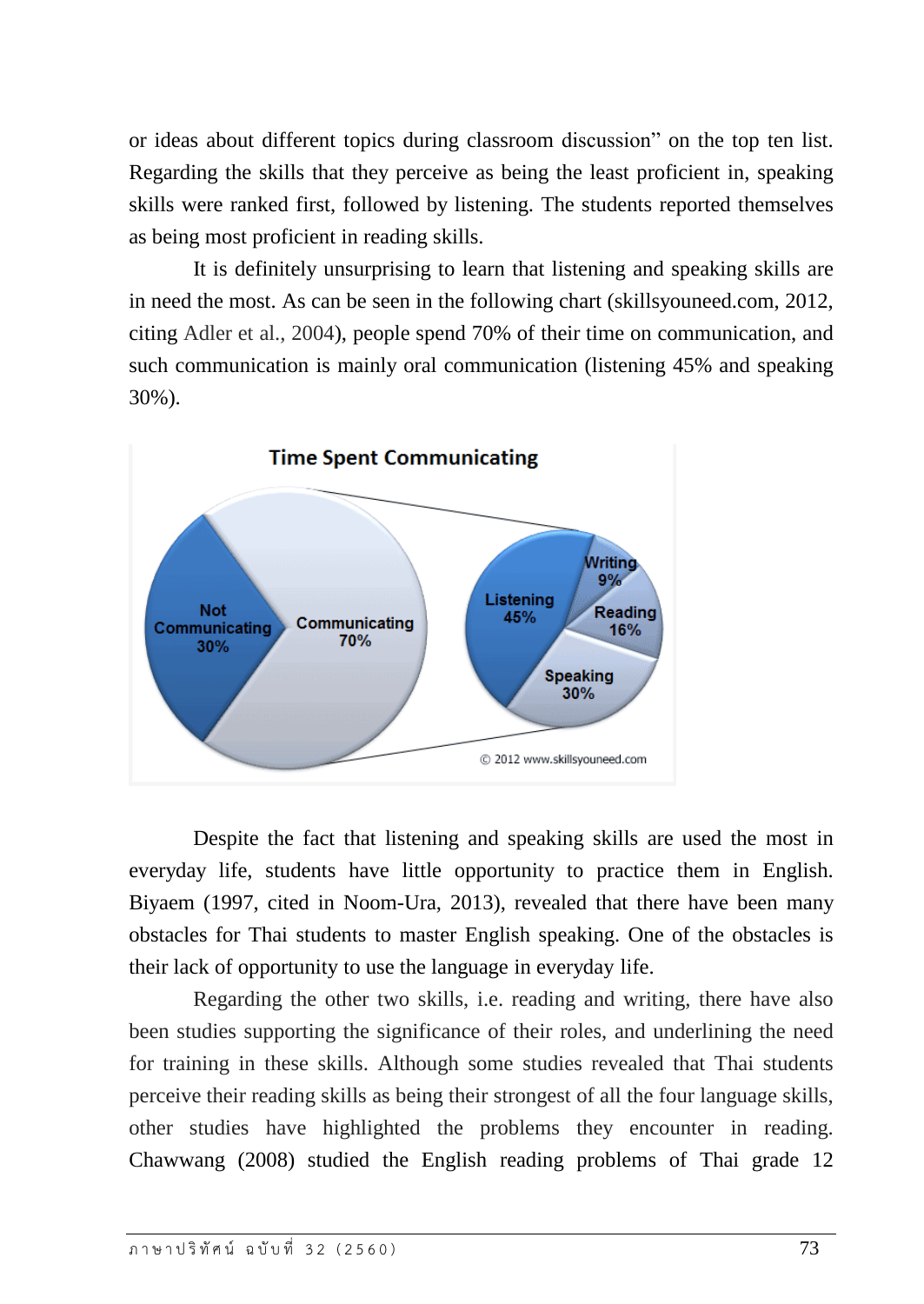students and found that they have problems in sentence structure, vocabulary, and reading comprehension. Also, when the two majors of science and arts were compared, the results showed no significant difference in the reading problems of the two groups. Phakiti and Li (2011) explored the reading and writing difficulties of post graduate students in TESOL. They reported that the students have difficulties in the academic vocabulary related to TESOL and that they also find synthesizing information difficult. As for writing skills, academic writing skills are specifically what they need. In Pawapatcharaudom (2007), it was found that Mahidol University students viewed writing skills as the most problematic for them. Their concern is that of writing an essay within a time limit. Therefore, courses on writing are necessary for them. Naphon (2008) investigated the needs and problems of auditors at the Big Four in using English at work. The results showed that, for audit work, they need English writing skills the most, followed by reading skills. The speaking and listening skills are used less at work. However, the most difficult skill for them is speaking, with the difficulty lying in the selection of appropriate words to speak. Moreover, the study also revealed the auditors' preference for foreign teachers, who they perceive as more fun and relaxed. They also think integrated skills should be taught through a wide selection of teaching materials, the context of which should be business-related. The appropriate length of a course should be 3 months with 2-hour-classes offered once a week on a weekend morning.

It can be concluded from the previous studies that students view it as important to learn English. However, the skills they need the most vary according to the contexts or the situations in which they use the language. Morrison et al (2011) emphasized the importance of context analysis. They posited that context is highly influential on learning experience. Bracaj (2014) also supported this view, reporting that there have been an increasing number of ESP courses, which is a result of the attempts to meet learners' future career needs. The incorporation of the contexts for English teaching provides real world examples and scenarios for students. This is why needs analysis is an important part of curriculum development, especially in ESP. As Rahman (2015) pointed out for ESP courses, language teaching should reflect real world needs. Students will benefit more if the curriculum serves learners' needs, as found by Souriyavongsa et al (2013) and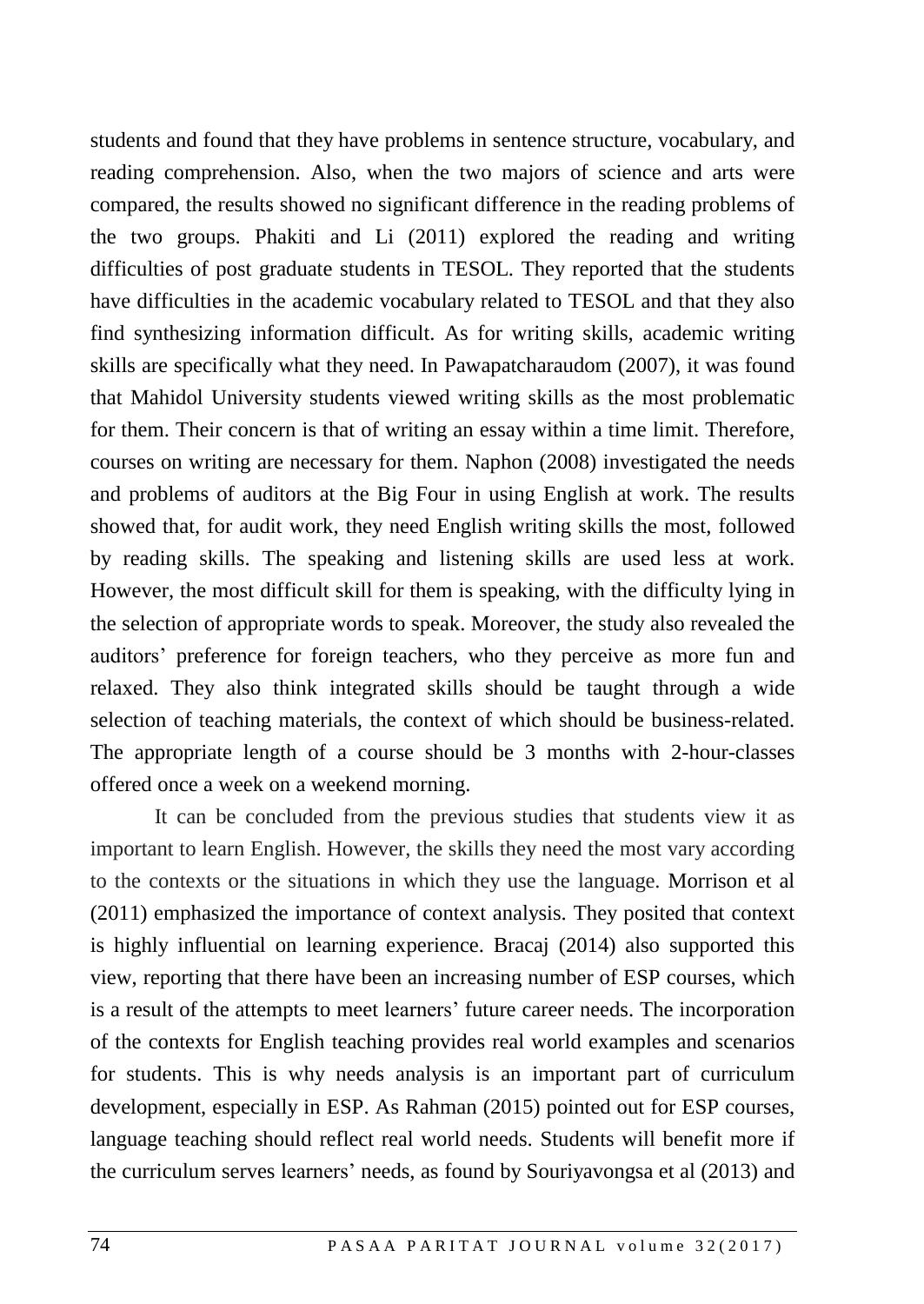their findings that Lao students perceive their low proficiency of English as resulting from the curriculum. They think it is ineffective and unable to help them improve their English proficiency. Douglas (2000) also stressed the importance of target language use (TLU) analysis in ESP, and pointed out that the four skills of listening, speaking, reading and writing should not be viewed as separate components; however, they should be considered as the ability that one needs to possess to be effectively engaged in a TLU situation.

In addition to curriculum development, some studies also looked at how information obtained can be used for curriculum review and evaluation. Balint (2005) investigated students' perceived English language needs so that the information would be used for his curriculum review. He also validated the perceived English language needs that the students initially reported by comparing them to students' later selection of courses. In another study, Vasavakul (2006) surveyed learners' needs to develop oral business English communication courses and to assess if the existing courses were effective. A study conducted by Bosher and Smalkoski (2002) aimed at evaluating why ESL students who enrolled in the Associate of Science degree nursing program did not successfully achieve their academic goals. The sources of information were derived from primary interviews, observations and questionnaires. A mixed method of target situation analysis and present situation analysis was used.

# **Research Methodology**

# **Context**

Chulalongkorn University Language Institute's (CULI) Academic Services Department consists of three centers: CULI's State Personnel Development Center, Academic Services Center, and Test Development Center. The first two centers are in charge of course management for the public and serve different groups of learners. Learners who are government officials have to enroll in courses offered by the State Personnel Development Center while students and those who work in private organizations have to enroll in courses run by the Academic Services Center. The courses are taught in the evenings on weekdays and thoughout the day on weekends. They target various skills ranging from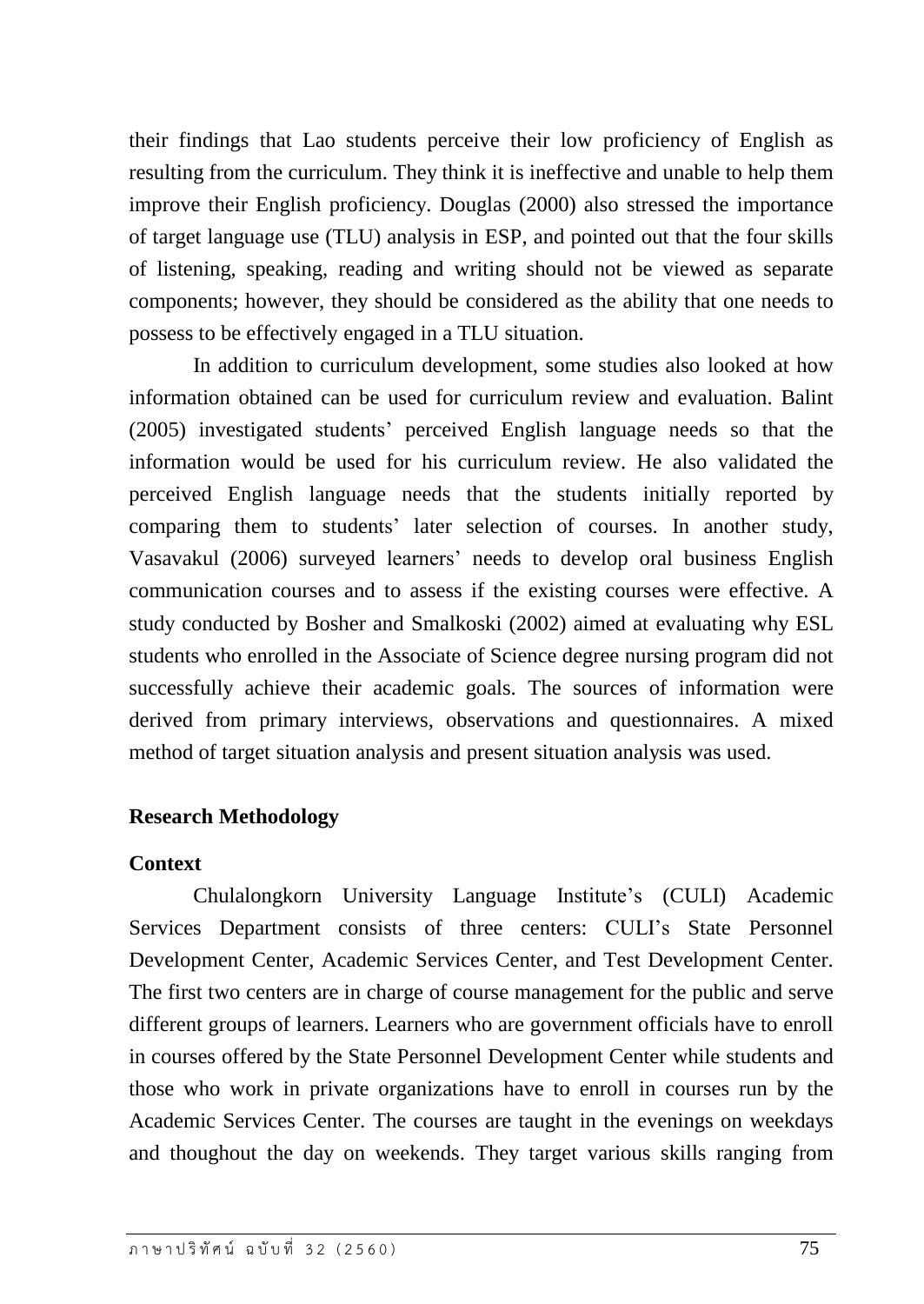general language skills such as effective communication and grammar to specific skills for particular contexts such as writing in the workplace and academic writing. Needs analysis, in this situation, is important even though some courses are for general English. It is believed that needs analysis is not only limited to English for specific purposes, but should also be conducted in general English courses (Seedhouse, 1995).

#### **Research Objectives**

The purpose of this study is to investigate the needs of learners who take intensive English courses at CULI as there have been problems in making decisions concerning what courses should be offered and how they should be managed. The aim is that the findings will suggest whether the courses offered need improvement or adjustment in response to the needs of potential clients or learners. Since the key problem is to serve the needs of a heterogeneous group of learners, this research aims to explore the initial needs in English of these learners, as suggested by Levy (2008) who states that pre-assessment on what the students know, what they want to know and what they have learned is necessary for a class with students of different abilities, experiences, and backgrounds. However, to minimize the diversity of learners' backgrounds, and to maximize the benefits for CULI from the findings, the learners were grouped based on their occupations: students, government officials and employees of private organizations, in accordance with the institute's course administration as explained above.

The objectives of the study are as follows:

- 1. To study the needs of the English language use of students, government officials and employees of private organizations
- 2. To study the English skills that students, government officials and employees of private organizations are required to master
- 3. To investigate the content, teaching methods and length of English training suitable for setting up intensive English courses for students, government officials and employees of private organizations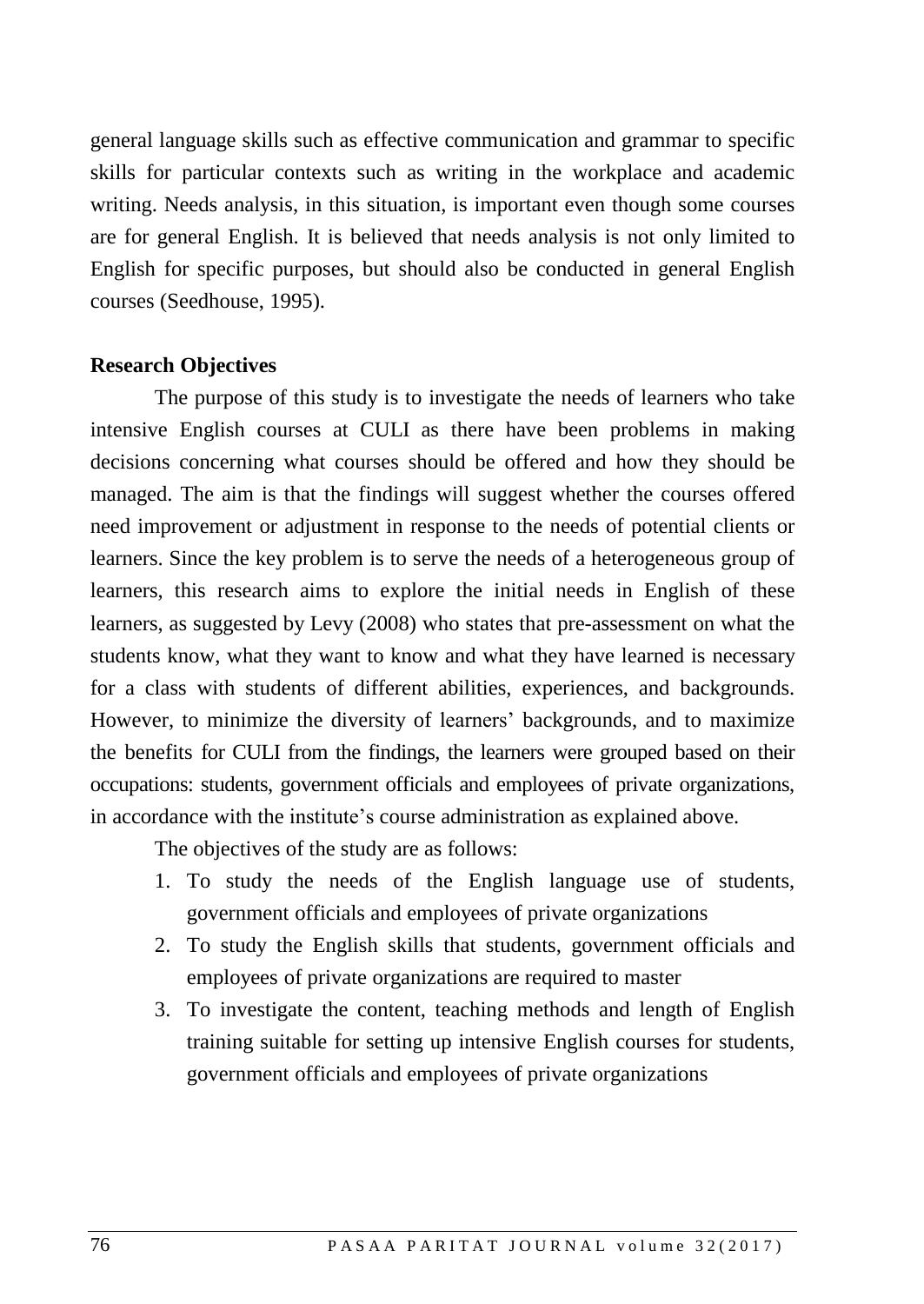# **Population**

The population comprised learners enrolling in the intensive English courses run by the State Personnel Development Center and the Academic Development and Services Center at CULI from the second to the last quarter of 2014. The estimated total number was 700. According to Yamane's formula of sample size (1967), an acceptable number for a population of 700, with a confidence level of 95%, is 255. In this study, 321 participants voluntarily provided information and returned the questionnaire.

The participants were divided into 3 main groups: 1) students (i.e. high school, undergraduate and graduate students) ( $n = 132$ ), 2) government officials  $(n = 138)$ , and 3) employees working in private organizations  $(n = 51)$ . They were grouped according to their occupations and CULI's administration of the intensive courses as mentioned. From each sample group, participants were interviewed on a voluntary basis to give more in-depth information. In total, 46 participants volunteered to give more information via the interviews. Of this number, 20, 14, and 12 participants represented students, government officials and employees in private organizations, respectively.

As shown in Table 1, the majority of the participants in the study were women. They accounted for  $69.78$  % (n = 224) of the total number of participants. The age of the majority ( $n = 137$  or 42.68%) ranged from 15-25 years old. Most of the participants ( $n = 176$  or 54.83 %) held a bachelor's degree.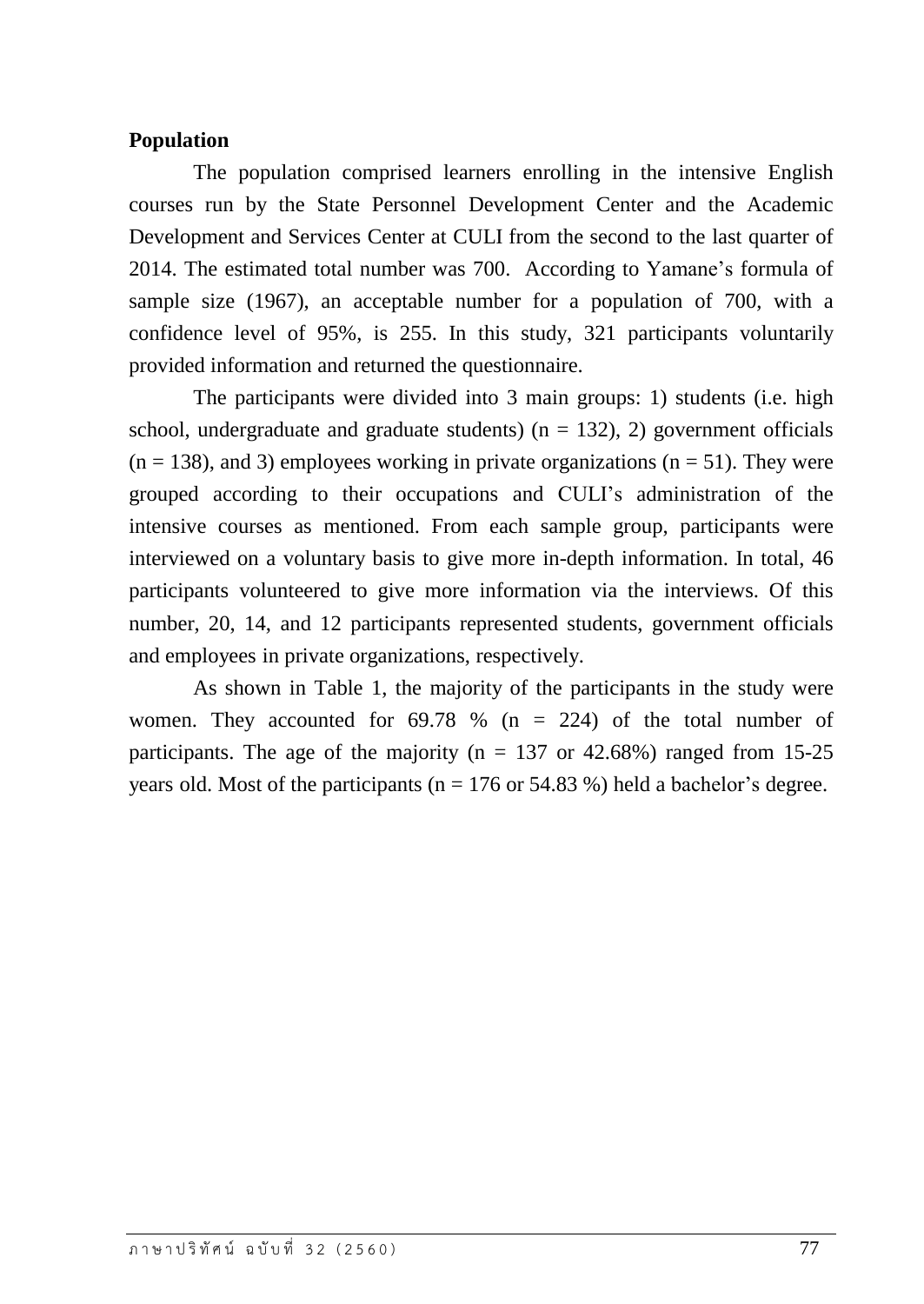# **Table 1**

|           |              |                |               |                | Occupation    |              |               |              |               |
|-----------|--------------|----------------|---------------|----------------|---------------|--------------|---------------|--------------|---------------|
|           |              | <b>Student</b> |               | <b>Public</b>  |               | Private      |               | <b>Total</b> |               |
|           |              | $\mathbf N$    | $\frac{0}{0}$ | N              | $\frac{0}{0}$ | $\mathbf N$  | $\frac{0}{0}$ | N            | $\frac{0}{0}$ |
| Gender    | male         | 58             | 18.10         | 22             | 6.90          | 17           | 5.30          | 97           | 30.22         |
|           | female       | 74             | 23.10         | 116            | 36.10         | 34           | 10.60         | 224          | 69.78         |
|           | Under 15 yrs | $\mathbf{0}$   | 0.00          | 1              | 0.50          | $\Omega$     | 0.00          | $\mathbf{1}$ | 0.30          |
|           | $15-25$ yrs  | 122            | 38.00         | 6              | 3.20          | 9            | 4.80          | 137          | 42.68         |
| Age       | $26-35$ yrs  | 10             | 3.10          | 55             | 29.10         | 31           | 16.40         | 96           | 29.91         |
|           | 36-50yrs     | $\mathbf{0}$   | 0.00          | 62             | 32.80         | 9            | 4.80          | 71           | 22.12         |
|           | Over 51yrs   | $\mathbf{0}$   | 0.00          | 14             | 7.40          | 2            | 1.10          | 16           | 4.98          |
|           | Secondary    | 35             | 10.90         | $\mathbf{1}$   | 0.31          | $\mathbf{0}$ | 0.00          | 36           | 11.21         |
|           | Bachelor's   | 76             | 23.68         | 65             | 20.25         | 35           | 10.90         | 176          | 54.83         |
| Education | Master's     | 17             | 5.30          | 65             | 20.25         | 14           | 4.36          | 96           | 29.91         |
|           | Doctorate    | 3              | 0.93          | $\overline{4}$ | 1.25          | 2            | 0.62          | 9            | 2.83          |
|           | Others       | 1              | 0.31          | 3              | 0.93          | $\mathbf{0}$ | 0.00          | 4            | 1.25          |

# **Research Instruments**

1. Needs analysis questionnaire – The questionnaire was created based on needs analysis frameworks and theories, related previous studies, and English needs surveys from other institutions and organizations. The questions were adopted from the needs analysis questionnaire used by SEAMEO Regional Language Center, Singapore as SEMEO RELC and CULI share some similarities in terms of the courses they offer. The two institutes teach both regular and customized English courses, including those targeting general language skills, test preparation skills and English for Specific Purposes courses. The skills included in the study were basic language skills and were related to the content of the courses. Experts were consulted to ensure the content validity and revisions were made before a trial with a comparable group of 78 participants. The questionnaire consisted of 2 parts: 1) Informants' background information and their needs concerning the time, the length, the method of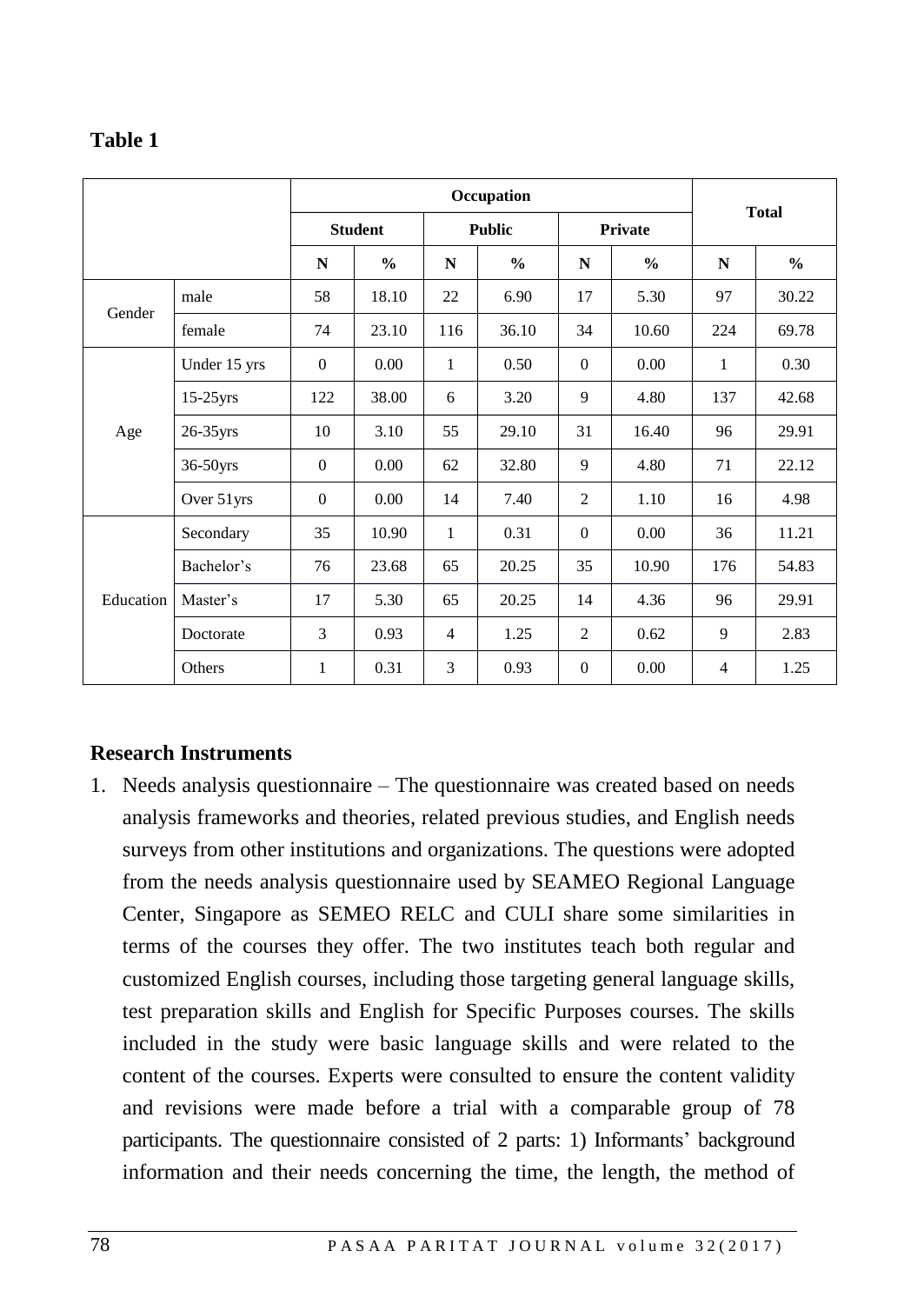teaching and the teacher they prefer, and 2) their needs for each language skill. As for the teaching methods, three types of course management namely e-learning, blended learning and teacher presence in class were the focus as CULI would like to explore learners' opinions towards classroom management to see if the use of technology would attract them to take courses at CULI, and because the institute has developed several e-learning courses, investigating learners' views would be of great benefit. A Cronbach's alpha value of 0.9671 confirmed the reliability of the questionnaire.

2. Interviews – Interviews were given to learners. The interview was given to 46 participants who volunteered to give more information. There were 20, 14, and 12 participants representing the students, the government officials and the employees in private organizations, respectively.

# **Data Collection**

- 1. To obtain the information regarding the participants' needs and English language use, the questionnaire was distributed to the participants in class. The interview was conducted with participants from each focus group who expressed interest in taking part.
- 2. Information about the skills required to master was investigated from participants' responses in the questionnaire and the interview.
- 3. Information concerning the content of the course, the teaching methods and the length of the course that the learners found appropriate was obtained from the questionnaire and the interviews provided to the learners.

# **Data Analyses**

- 1. Descriptive statistics was used to analyze the data gained from the questionnaire concerning the needs regarding English use of the three groups of participants.
- 2. Regarding the specific English skills that they are required to master, descriptive statistics was also used to analyze the data obtained from the questionnaire. The information from the interviews with the students was analyzed qualitatively.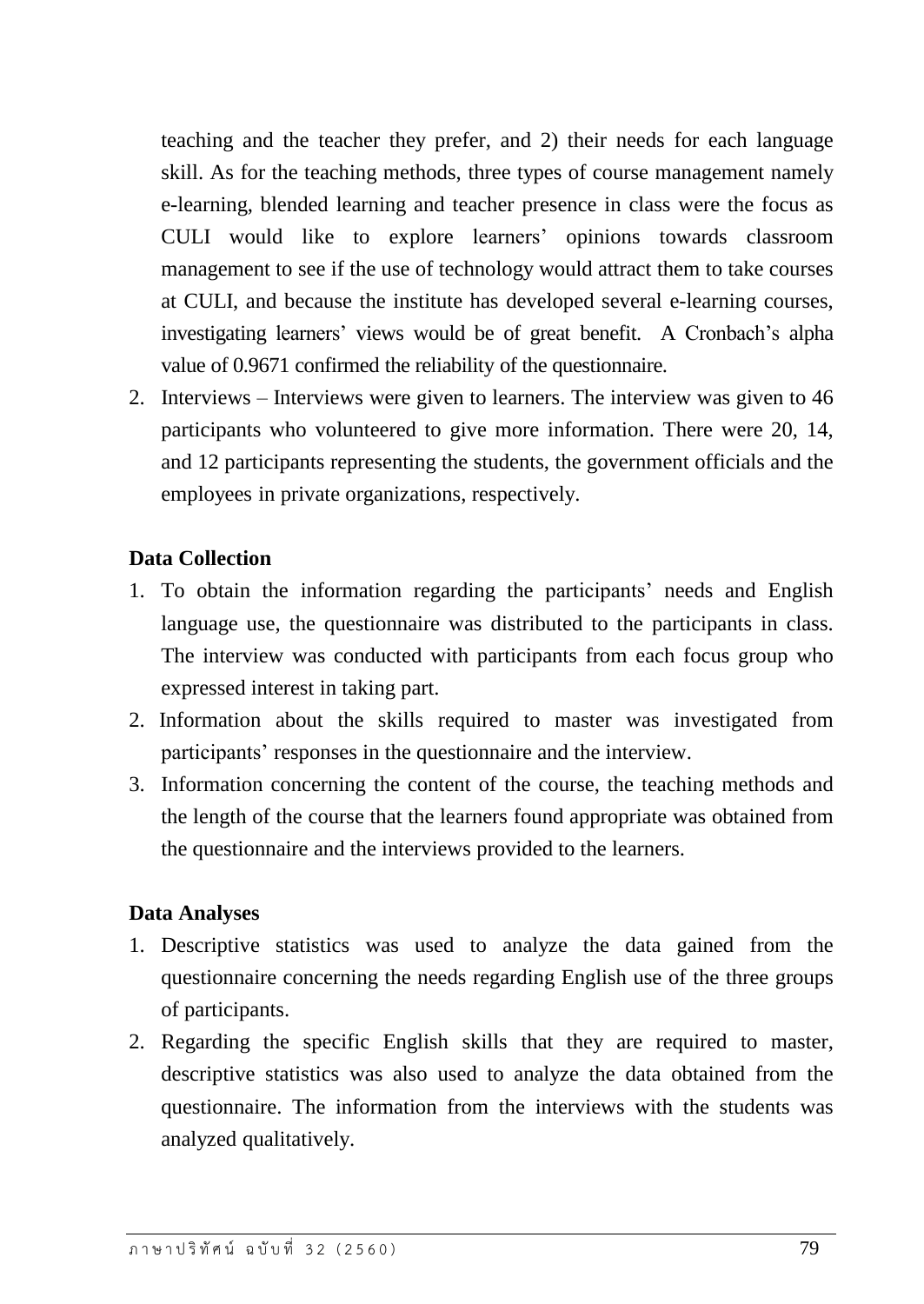3. To investigate the content, the teaching methods and the length of English training appropriate for the learners, the data from the questionnaire and the interviews were analyzed qualitatively.

#### **Results of the Study**

To identify the learners' needs, the results are discussed based on the research objectives as follows.

1. To study the needs of the English language use of students, government officials and employees of private organizations

The needs of English skills in this study were divided into three main categories: conversational skills (listening and speaking), reading skills, and writing skills. They were subdivided into three types according to different language domains, i.e. for general usage, for work and for studies.

Based on the data shown in Tables 2-4, the participants expressed the need for all skills as can be seen from the high mean scores in each category. Regarding the student group, the results showed that their need for general conversational skills was at the highest level (mean  $= 4.48$ ). As the need for reading and writing skills, they ranked reading for higher studies and writing for higher studies as their top priority (mean = 4.50 and 4.59, respectively).

As for the government officials, the participants viewed conversation skills, reading skills and writing skills for work as the most important, compared to those for other contexts. The averages were 4.45, 4.43 and 4.50, respectively.

 The results gained from the learners who worked for private organizations followed the same direction as the government officials. They reported that they needed all of the language skills for the working context the most (mean  $= 4.48$ , 4.55 and 4.45, respectively).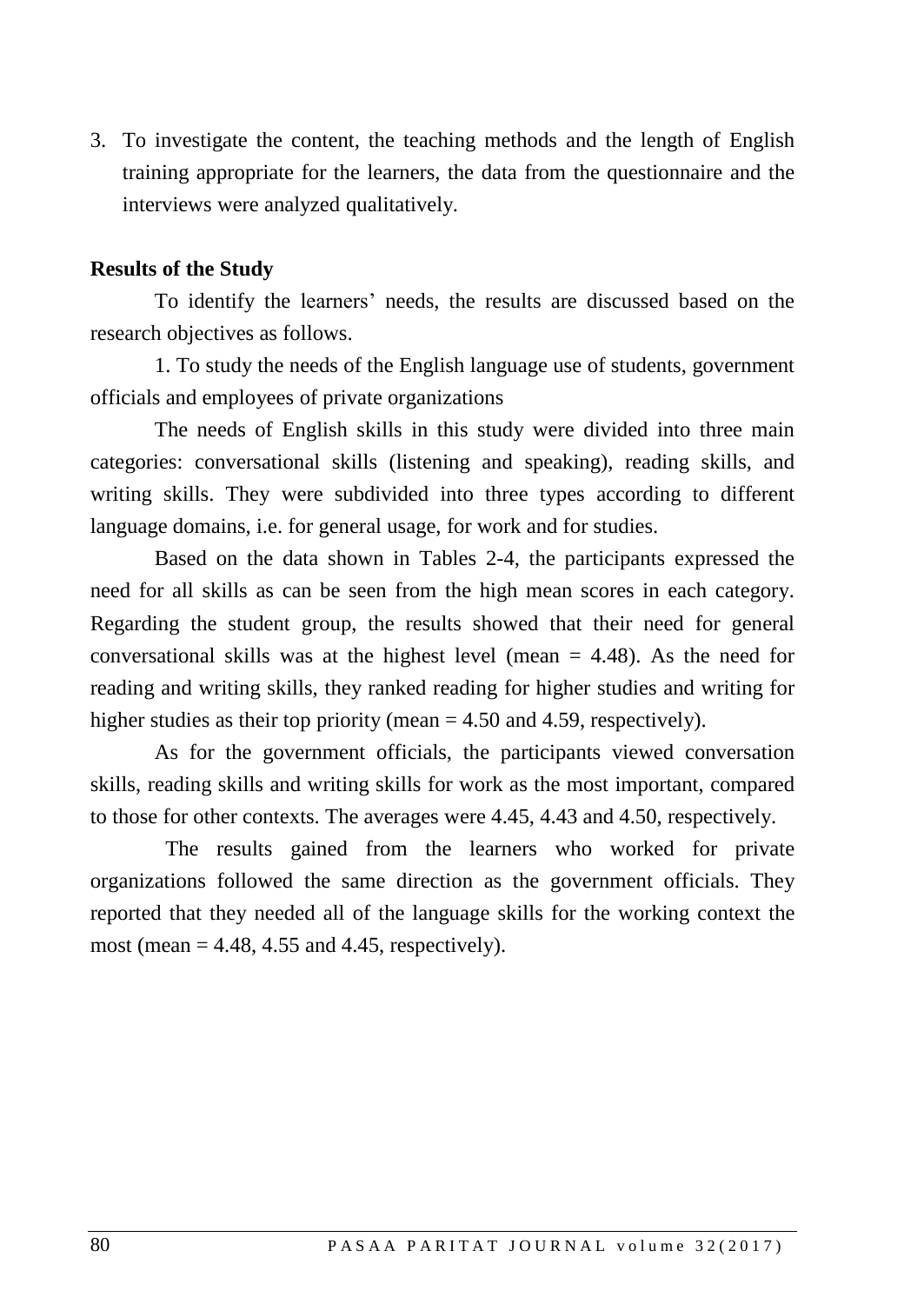| <b>Needs</b>                                               | Mean | S.D. |  |  |  |  |  |
|------------------------------------------------------------|------|------|--|--|--|--|--|
| 1. Need for Conversational Skills (Listening and Speaking) |      |      |  |  |  |  |  |
| 1.1 Conversation for general usage                         | 4.48 | 0.82 |  |  |  |  |  |
| 1.2 Conversation for work                                  | 4.45 | 0.73 |  |  |  |  |  |
| 1.3 Conversation for studies                               | 4.40 | 0.75 |  |  |  |  |  |
| 2. Need for Reading Skills                                 |      |      |  |  |  |  |  |
| 2.1 Reading for general usage                              | 4.39 | 0.79 |  |  |  |  |  |
| 2.2 Reading for work                                       | 4.47 | 0.73 |  |  |  |  |  |
| 2.3 Reading for higher studies                             | 4.50 | 0.78 |  |  |  |  |  |
| 3. Need for Writing Skills                                 |      |      |  |  |  |  |  |
| 3.1 Wiring for general usage                               | 4.54 | 0.67 |  |  |  |  |  |
| 3.2 Writing for work                                       | 4.47 | 0.72 |  |  |  |  |  |
| 3.3 Writing for higher studies                             | 4.59 | 0.66 |  |  |  |  |  |

# **Table 2: Students' needs for specific skills**

# **Table 3: Government officials' needs for specific skills**

| <b>Needs</b>                                               | Mean | S.D. |  |  |  |  |  |
|------------------------------------------------------------|------|------|--|--|--|--|--|
| 1. Need for Conversational Skills (Listening and Speaking) |      |      |  |  |  |  |  |
| 1.1 Conversation for general usage                         | 4.47 | 0.82 |  |  |  |  |  |
| 1.2 Conversation for work                                  | 4.45 | 0.73 |  |  |  |  |  |
| 1.3 Conversation for studies                               | 4.07 | 0.93 |  |  |  |  |  |
| 2. Need for Reading Skills                                 |      |      |  |  |  |  |  |
| 2.1 Reading for general usage                              | 4.33 | 0.78 |  |  |  |  |  |
| 2.2 Reading for work                                       | 4.43 | 0.75 |  |  |  |  |  |
| 2.3 Reading for higher studies                             | 4.20 | 0.96 |  |  |  |  |  |
| 3. Need for Writing Skills                                 |      |      |  |  |  |  |  |
| 3.1 Wiring for general usage                               | 4.33 | 0.81 |  |  |  |  |  |
| 3.2 Writing for work                                       | 4.50 | 0.68 |  |  |  |  |  |
| 3.3 Writing for higher studies                             | 4.20 | 0.96 |  |  |  |  |  |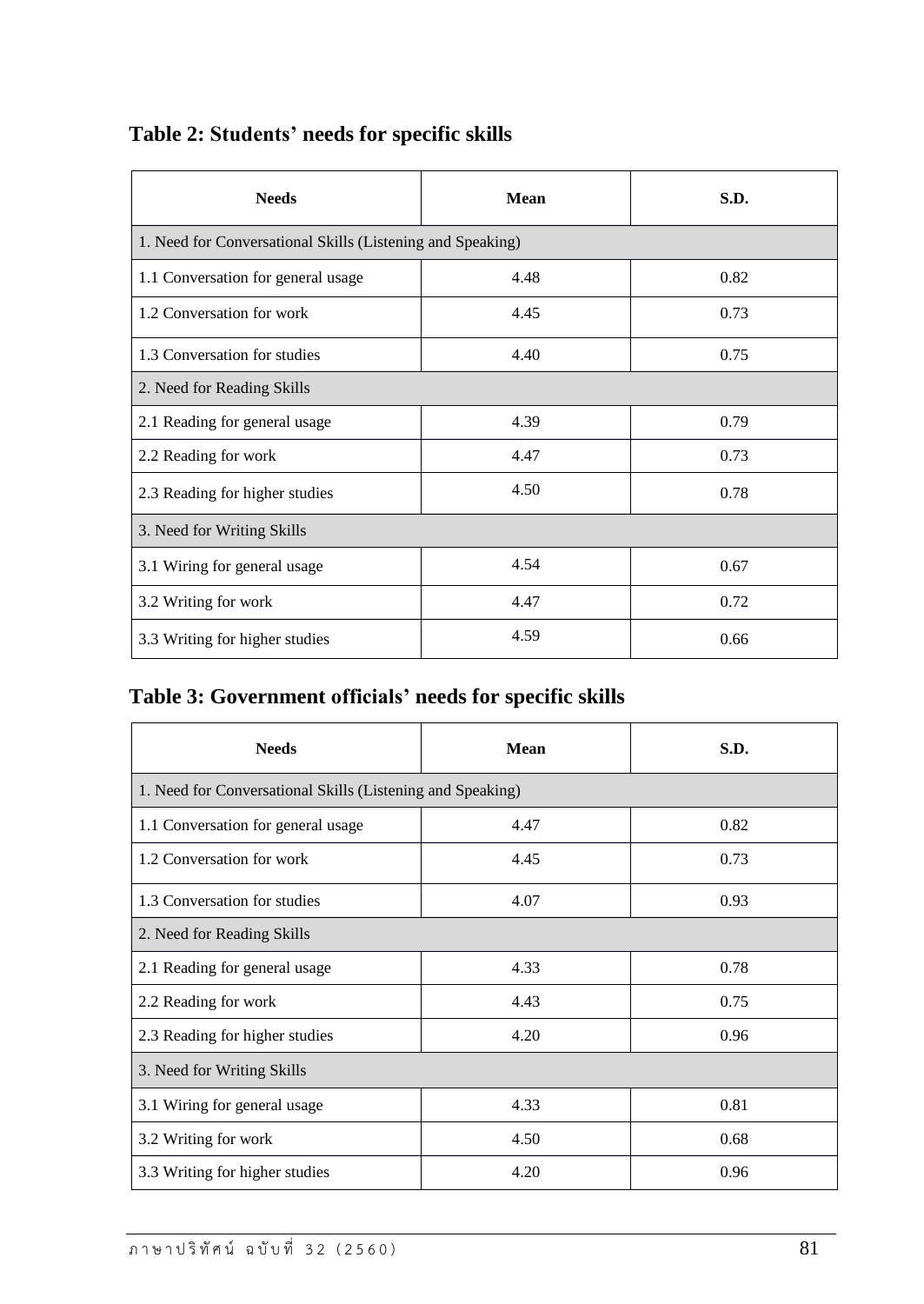| <b>Needs</b>                                               | <b>Mean</b> | S.D. |  |  |  |  |  |
|------------------------------------------------------------|-------------|------|--|--|--|--|--|
| 1. Need for Conversational Skills (Listening and Speaking) |             |      |  |  |  |  |  |
| 1.1 Conversation for general usage                         | 4.33        | 0.87 |  |  |  |  |  |
| 1.2 Conversation for work                                  | 4.48        | 0.71 |  |  |  |  |  |
| 1.3 Conversation for studies                               | 4.14        | 0.93 |  |  |  |  |  |
| 2. Need for Reading Skills                                 |             |      |  |  |  |  |  |
| 2.1 Reading for general usage                              | 4.26        | 0.79 |  |  |  |  |  |
| 2.2 Reading for work                                       | 4.55        | 0.68 |  |  |  |  |  |
| 2.3 Reading for higher studies                             | 4.29        | 0.84 |  |  |  |  |  |
| 3. Need for Writing Skills                                 |             |      |  |  |  |  |  |
| 3.1 Wiring for general usage                               | 4.31        | 0.75 |  |  |  |  |  |
| 3.2 Writing for work                                       | 4.45        | 0.80 |  |  |  |  |  |
| 3.3 Writing for higher studies                             | 4.22        | 0.94 |  |  |  |  |  |

# **Table 4: Employees of private organizations' needs for specific skills**

2. To study the English skills that students, government officials and employees from private organizations are required to master

Tables 5-8 show the purposes for the needs for each specific skill. The student group ranked listening for the main idea/summarizing and listening for conversational purposes as the top two (mean = 4.60 and 4.50 respectively). Regarding speaking skills, the students needed the skills that they could use to give information (mean  $= 4.58$ ) and carry on conversation (mean  $= 4.57$ ) the most. For reading skills, they needed the skills of capturing the main idea (mean  $= 4.52$ ) and understanding a topic (mean= 4.50). As for writing skills, giving reasons/explanations was the most required skill (mean = 4.58), followed by descriptive writing (mean  $= 4.55$ ) and writing to give information (mean  $= 4.55$ )

The public sector group gave similar responses concerning the listening skills to those of the student group. They viewed listening for the main idea/ summarizing and for conversational purposes as the most needed listening skills (mean  $= 4.59$  and 4.58 respectively). The speaking skills that they needed were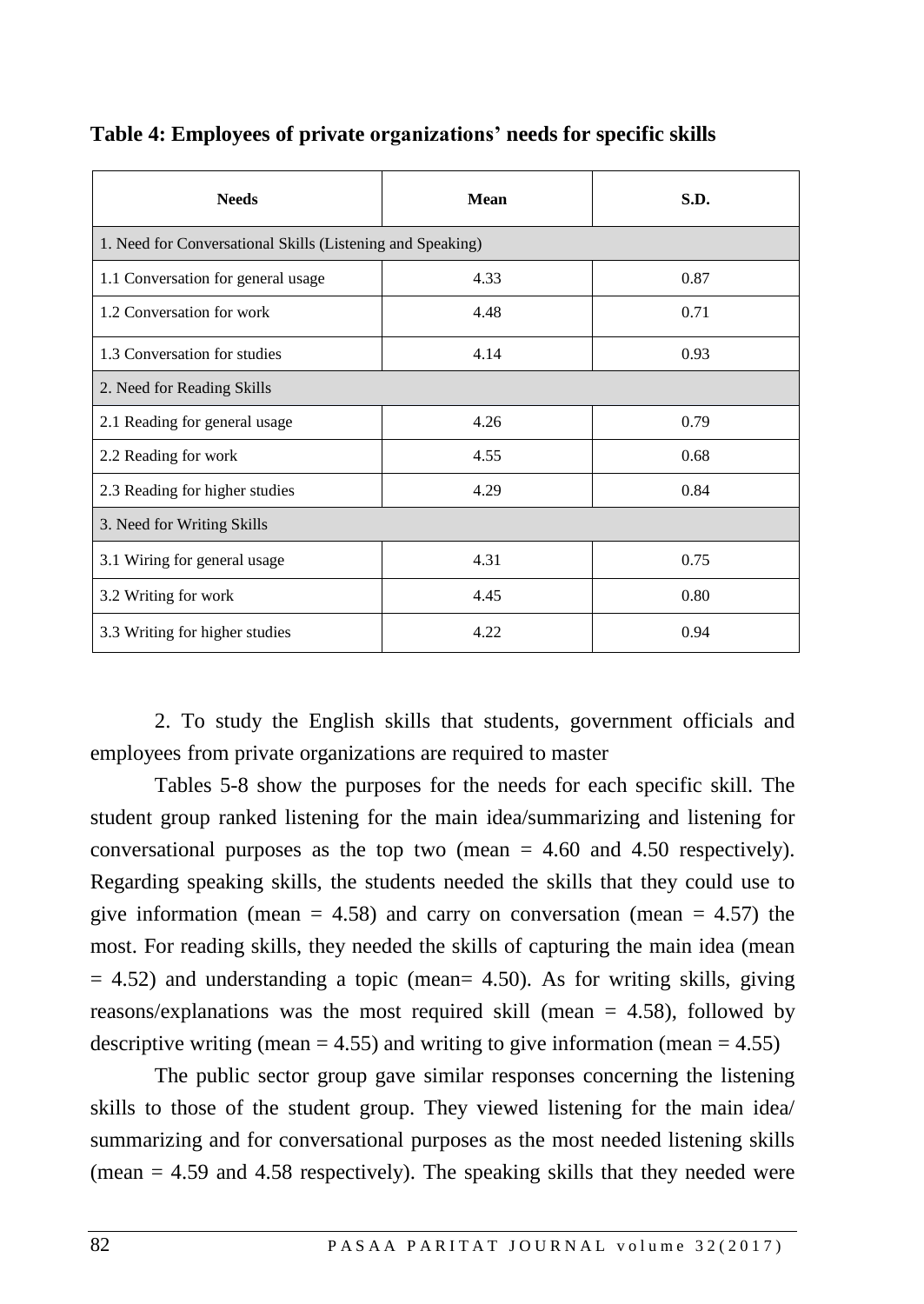giving information (mean  $= 4.56$ ) and conversation skills (mean  $= 4.51$ ). Regarding reading skills, they needed skills that could help them to identify the main idea and summarize a text (mean  $=$  4.59) and to understand a topic (mean  $=$ 4.49). The writing skills that were necessary for their work were skills that could be used for giving information (mean  $= 4.50$ ), writing reports (mean  $= 4.36$ ) and giving reasons/explanations (mean  $= 4.36$ ).

The listening skills that the private sector group considered the most important and that they have to master were listening for the main idea/summarizing (mean  $= 4.66$ ) and for conversational purposes (mean  $= 4.66$ ). Speaking skills for conversational usage were what they sought the most (mean = 4.57). Giving information and giving opinions were also two of the most important skills for them (mean  $= 4.41$ ). Concerning reading skills, similar to the first two groups, they said that they required reading skills that could help them capture the main idea/ summarize the most (mean  $=$  4.60), followed by reading and understanding a topic (mean  $= 4.47$ ). As for writing skills, the top two skills needed were giving information (mean  $= 4.4$ ) and giving reasons/ explanations (mean = 4.4). Giving opinions through writing was also viewed as most needed  $mean = 4.33$ ).

 $\top$ 

|                                                                  | Occupation |      |        |      |         |      |  |  |
|------------------------------------------------------------------|------------|------|--------|------|---------|------|--|--|
| 1. Purposes for the Needs of Specific<br><b>Listening Skills</b> | Student    |      | Public |      | Private |      |  |  |
|                                                                  | Mean       | S.D. | Mean   | S.D. | Mean    | S.D. |  |  |
| 1.1 Understanding a topic                                        | 4.45       | 0.68 | 4.36   | 0.77 | 4.48    | 0.63 |  |  |
| 1.2 Capturing main idea/summarizing                              | 4.60       | 0.63 | 4.59   | 0.61 | 4.66    | 0.48 |  |  |
| 1.3 Making an interpretation                                     | 4.47       | 0.68 | 4.37   | 0.71 | 4.41    | 0.75 |  |  |
| 1.4 Understanding attitudes                                      | 4.30       | 0.73 | 4.16   | 0.82 | 4.26    | 0.83 |  |  |
| 1.5 Conversational purposes                                      | 4.50       | 0.73 | 4.58   | 0.62 | 4.66    | 0.66 |  |  |
| 1.6 Using information/detail for a report/<br>presentation       | 4.30       | 0.76 | 4.28   | 0.83 | 4.16    | 1.06 |  |  |
| 1.7 Pleasure                                                     | 3.90       | 0.97 | 3.87   | 0.99 | 3.76    | 0.96 |  |  |

#### **Table 5: Needs for listening skills**

 $\overline{\Gamma}$ 

 $\overline{\phantom{a}}$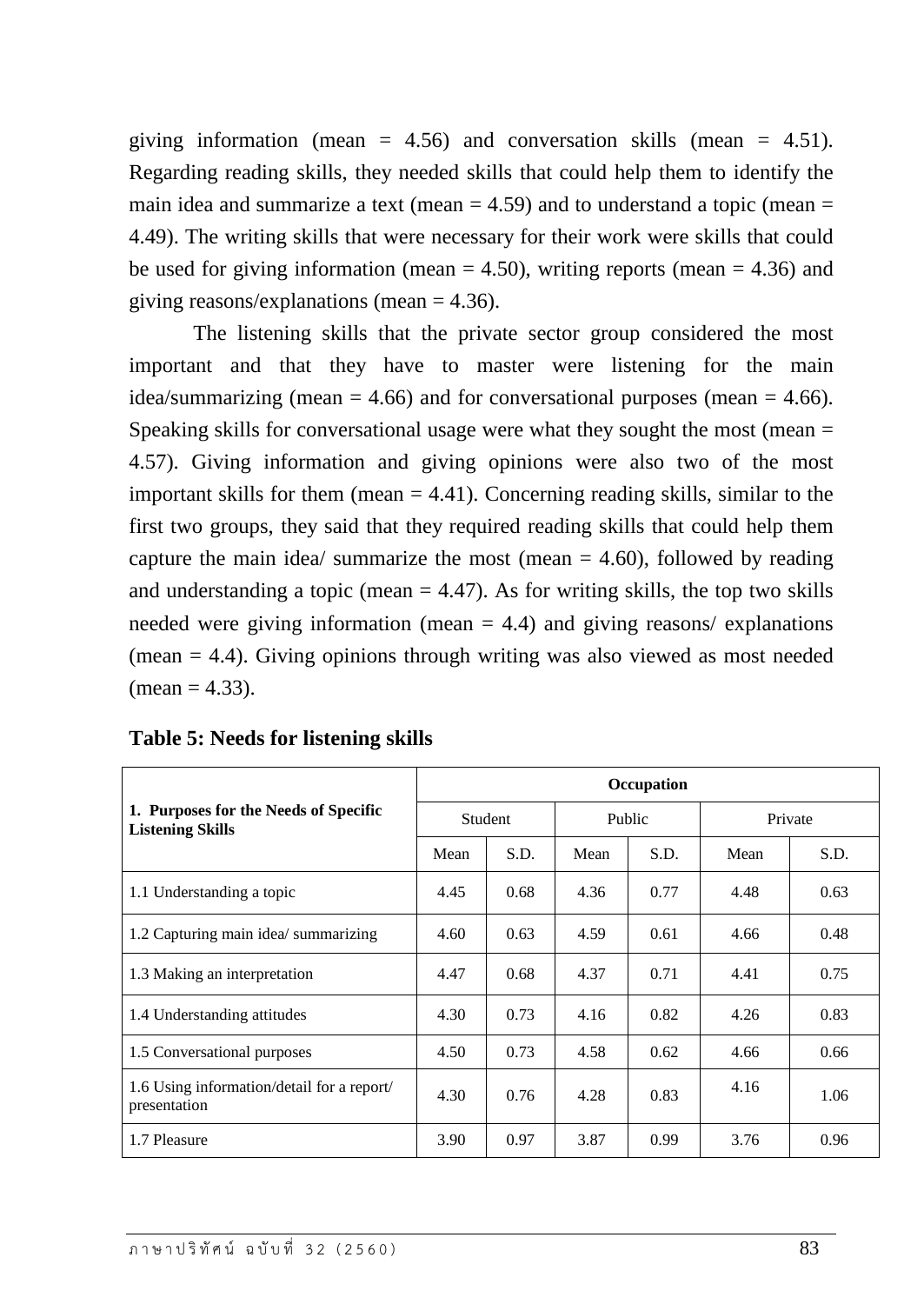# **Table 6: Needs for speaking skills**

|                                                                 | Occupation |      |        |      |         |      |  |  |
|-----------------------------------------------------------------|------------|------|--------|------|---------|------|--|--|
| 2. Purposes for the Needs of Specific<br><b>Speaking Skills</b> | Student    |      | Public |      | Private |      |  |  |
|                                                                 | Mean       | S.D. | Mean   | S.D. | Mean    | S.D. |  |  |
| 2.1 Meeting                                                     | 4.30       | 0.86 | 4.29   | 0.83 | 4.21    | 0.87 |  |  |
| 2.2 Negotiation                                                 | 4.37       | 0.83 | 3.91   | 1.03 | 4.14    | 0.99 |  |  |
| 2.3 Giving information                                          | 4.58       | 0.69 | 4.56   | 0.67 | 4.41    | 0.82 |  |  |
| 2.4 Conversation                                                | 4.57       | 0.70 | 4.51   | 0.73 | 4.57    | 0.65 |  |  |
| 2.5 Telephoning                                                 | 4.30       | 0.84 | 4.28   | 0.86 | 4.36    | 0.81 |  |  |
| 2.6 Giving opinions                                             | 4.53       | 0.68 | 4.45   | 0.73 | 4.41    | 0.65 |  |  |
| 2.7 Persuasion                                                  | 4.11       | 0.91 | 3.77   | 0.92 | 3.79    | 0.87 |  |  |
| 2.8 Using appropriate gestures                                  | 4.32       | 0.75 | 4.13   | 0.84 | 4.21    | 0.79 |  |  |
| 2.9 Presentation                                                | 4.53       | 0.66 | 4.33   | 0.75 | 4.38    | 0.75 |  |  |

# **Table 7: Needs for reading skills**

|                                                                | Occupation |      |        |      |         |      |  |
|----------------------------------------------------------------|------------|------|--------|------|---------|------|--|
| 3. Purposes for the Needs of Specific<br><b>Reading Skills</b> | Student    |      | Public |      | Private |      |  |
|                                                                | Mean       | S.D. | Mean   | S.D. | Mean    | S.D. |  |
| 3.1 Understanding a topic                                      | 4.50       | 0.77 | 4.49   | 0.67 | 4.47    | 0.60 |  |
| 3.2 Capturing main idea/ summarizing                           | 4.52       | 0.77 | 4.59   | 0.63 | 4.60    | 0.56 |  |
| 3.3 Obtaining information for further<br>discussion/sharing    | 4.45       | 0.74 | 4.47   | 0.68 | 4.43    | 0.70 |  |
| 3.4 Using information/ detail for a report/<br>presentation    | 4.39       | 0.74 | 4.31   | 0.78 | 4.22    | 0.86 |  |
| 3.5 Pleasure                                                   | 4.09       | 0.88 | 3.88   | 0.88 | 3.78    | 0.94 |  |
| 3.6 Making an interpretation/ an analysis                      | 4.44       | 0.77 | 4.19   | 0.92 | 4.17    | 0.88 |  |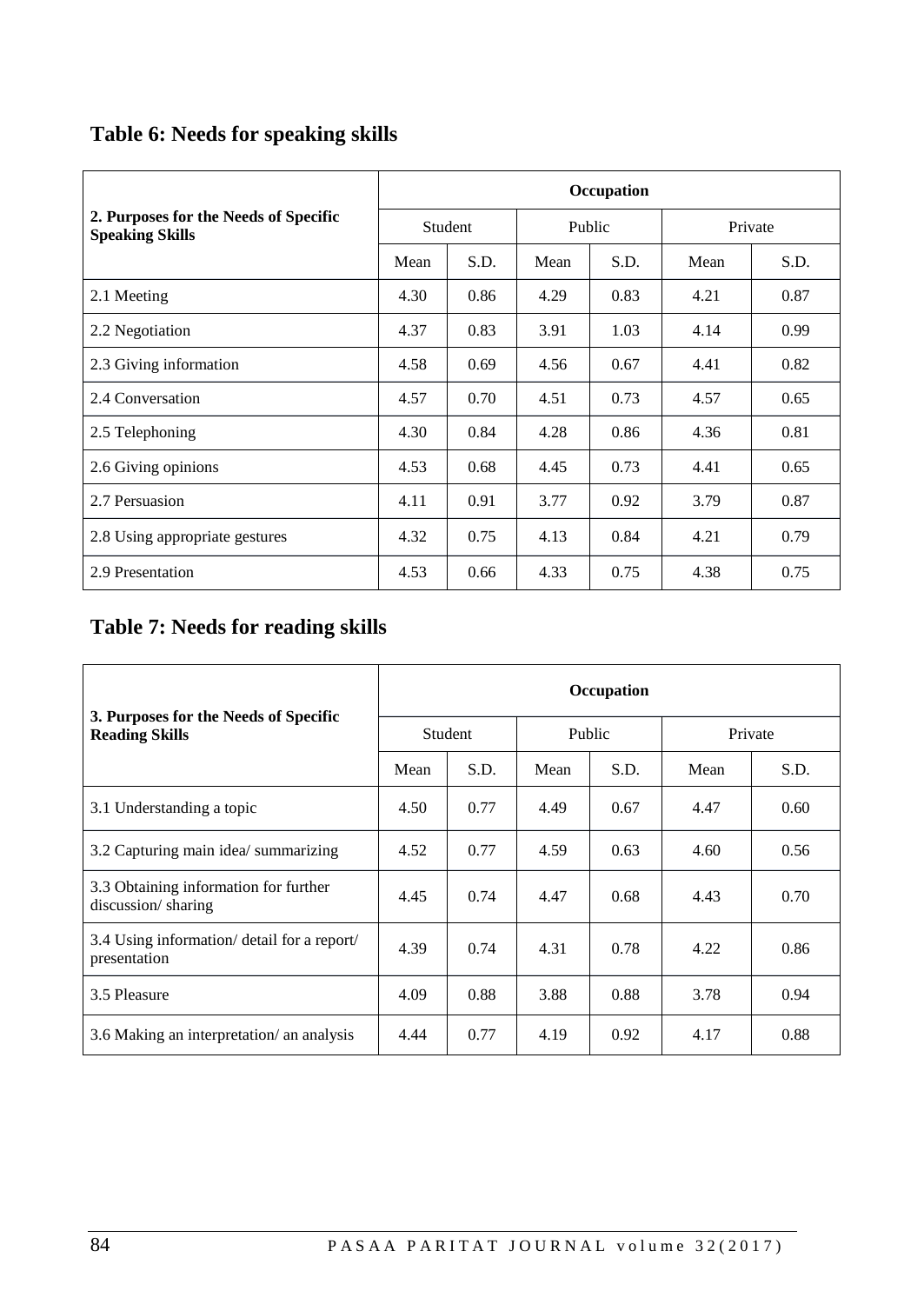|                                                                | Occupation |      |        |      |         |      |  |  |
|----------------------------------------------------------------|------------|------|--------|------|---------|------|--|--|
| 4. Purposes for the Needs of Specific<br><b>Writing Skills</b> | Student    |      | Public |      | Private |      |  |  |
|                                                                | Mean       | S.D. | Mean   | S.D. | Mean    | S.D. |  |  |
| 4.1 Persuasive writing                                         | 4.21       | 0.78 | 3.95   | 0.85 | 3.81    | 0.85 |  |  |
| 4.2 Descriptive writing                                        | 4.55       | 0.62 | 4.35   | 0.76 | 4.26    | 0.76 |  |  |
| 4.3 Narrative writing                                          | 4.42       | 0.70 | 4.31   | 0.78 | 4.14    | 0.78 |  |  |
| 4.4 Giving information                                         | 4.55       | 0.65 | 4.50   | 0.65 | 4.40    | 0.67 |  |  |
| 4.5 Report writing                                             | 4.48       | 0.65 | 4.36   | 0.72 | 4.29    | 0.73 |  |  |
| 4.6 Comparative writing                                        | 4.43       | 0.72 | 4.23   | 0.81 | 4.14    | 0.85 |  |  |
| 4.7 Giving reasons/explanations                                | 4.58       | 0.59 | 4.36   | 0.79 | 4.40    | 0.72 |  |  |
| 4.8 Giving opinions                                            | 4.48       | 0.74 | 4.30   | 0.82 | 4.33    | 0.80 |  |  |
| 4.9 Argumentative writing                                      | 4.45       | 0.72 | 4.03   | 0.90 | 4.05    | 0.89 |  |  |

# **Table 8: Needs for writing skills**

3. To investigate the content, teaching methods and length of English training suitable for setting up intensive English courses for students, government officials and employees of private organizations

As concerns the course content, the previous results shown in Tables 2 to 8 illustrate that the learners who enrolled in the intensive English courses were interested in courses focusing on all language skills. This will be discussed further in the discussion part. Table 9 below shows participants' views towards the teaching method, length of a course and other details relevant to course management. In this part, participants were allowed to answer, not to answer, or even choose more than one answer that reflected their opinions. The percentage was calculated against the total number of participants in each group, i.e. students  $(n = 132)$ , government officials  $(n = 138)$  and employees from private organizations ( $n = 51$ ). According to the data presented in Table 9, participants from all groups would like to attend classes in which integrated skills are taught (students  $= 84.85\%$ , public  $= 78.99\%$  and private 88.24%). Their interest in other courses lies mostly in teaching methodology (students =  $34.85\%$ , public = 46.38% and private 33.33%). Other courses they suggested were mostly English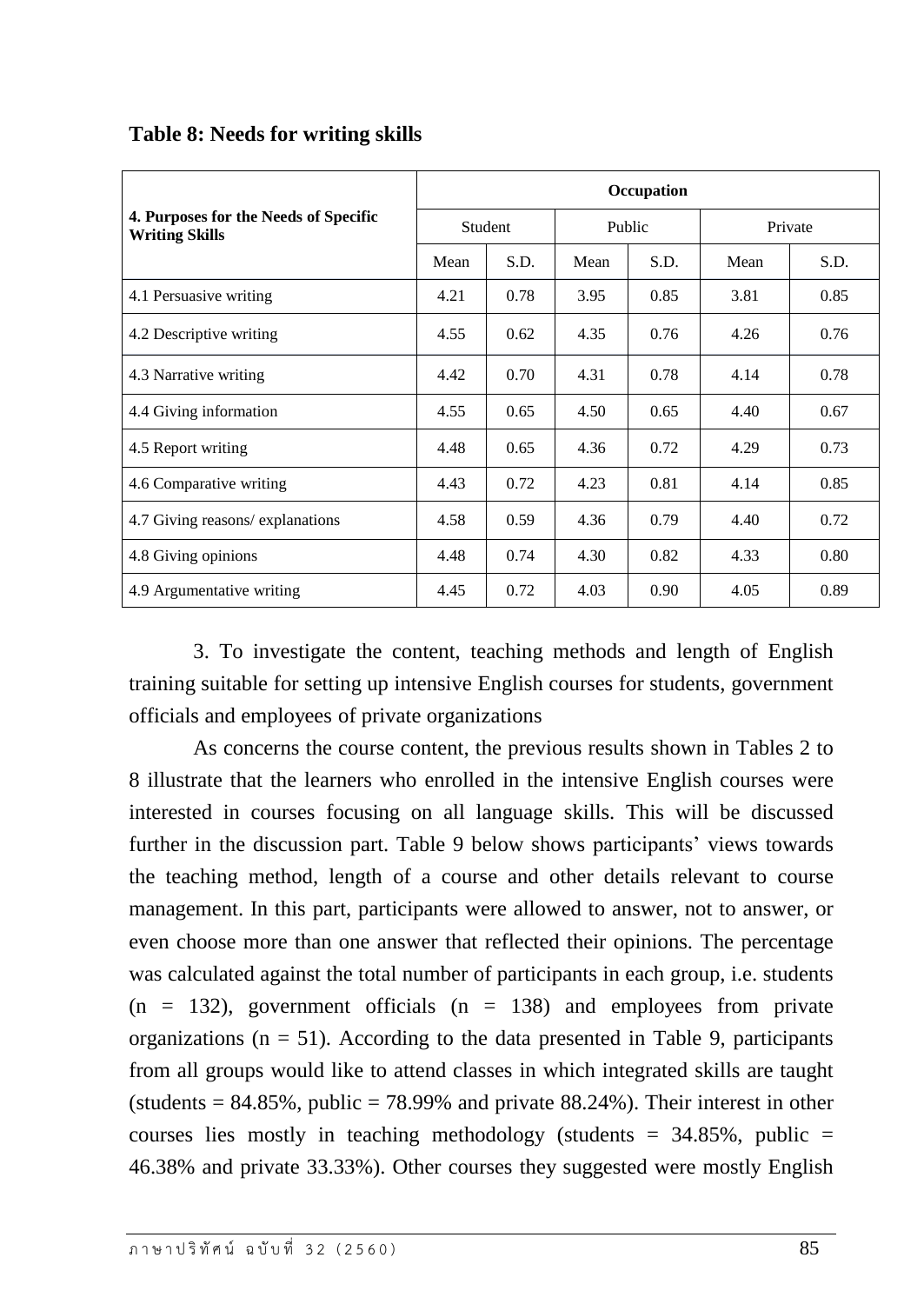for Specific Purposes or Occupational Purposes courses such as English for Engineering, English for Health Care, English for Teachers, English for Flight Attendants, English for Business and English for Work. Some would like to target specific skills such as presentation techniques, public speaking and business negotiations. With regard to the length of the courses, the learners (students =  $50.76\%$ , public =  $43.48\%$  and private  $64.71\%$ ) agreed on 30 hours being the ideal.

As for the methods of teaching, a large number of students supported the use of blended learning and e-learning (93.18% and 68.94%). The government official group also had positive attitudes towards the use of e-learning and blended learning teaching methods (71.74% and 89.13%). The employees from private organizations did not show much interest in e-learning programs (49.01%) as compared to blended learning (94.12%). The results also showed that all groups of students preferred teacher presence in class (student = 89.39%, public  $= 74.64\%$  and private  $= 96.08\%$ ). As regards the teachers, the participants reported a preference for English native speaker teachers (student = 67.42%, public =  $61.59\%$  and private =  $70.59\%$ ) over Thai teachers (student =  $25\%$ , public =  $23.91\%$  and private =  $25.49\%$ ).

| anı<br>۱e |  |
|-----------|--|
|-----------|--|

|               |                           | Occupation     |               |               |               |    |                |
|---------------|---------------------------|----------------|---------------|---------------|---------------|----|----------------|
|               |                           | <b>Student</b> |               | <b>Public</b> |               |    | <b>Private</b> |
|               |                           | N              | $\frac{0}{0}$ | N             | $\frac{0}{0}$ | N  | $\frac{0}{0}$  |
| <b>Skills</b> | Individual skills         | 19             | 14.39         | 27            | 19.57         | 6  | 11.76          |
|               | Integrated skills         | 112            | 84.85         | 109           | 78.99         | 45 | 88.24          |
|               | Teaching methodology      | 46             | 34.85         | 64            | 46.38         | 17 | 33.33          |
|               | Classroom research        | 25             | 18.94         | 21            | 15.22         | 10 | 19.61          |
| Other courses | English test development  | 28             | 21.21         | 26            | 18.84         | 9  | 17.65          |
|               | English media development | 34             | 25.76         | 53            | 38.41         | 10 | 19.61          |
|               | Others                    | 7              | 5.30          | 23            | 16.67         | 8  | 15.67          |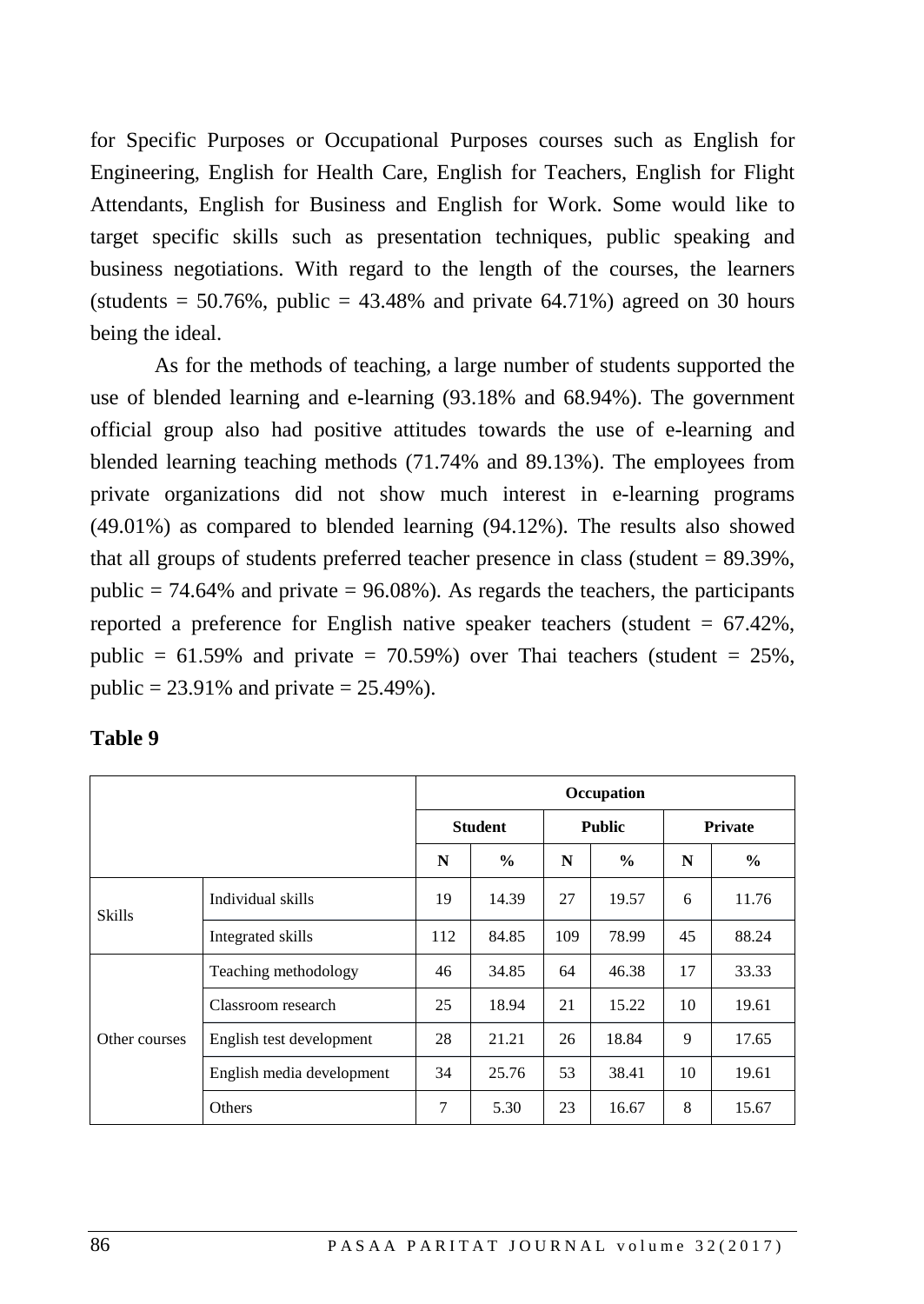|                        |                                 | Occupation                      |               |     |               |                |               |
|------------------------|---------------------------------|---------------------------------|---------------|-----|---------------|----------------|---------------|
|                        |                                 | <b>Student</b><br><b>Public</b> |               |     |               | <b>Private</b> |               |
|                        |                                 | N                               | $\frac{0}{0}$ | N   | $\frac{0}{0}$ | N              | $\frac{0}{0}$ |
|                        | Less than 15 hours              | 3                               | 2.27          | 13  | 9.42          | $\Omega$       | 0.00          |
|                        | 15 hours                        | 8                               | 6.06          | 13  | 9.42          | 1              | 1.96          |
| Length of<br>intensive | 20 hours                        | 15                              | 11.36         | 20  | 14.49         | 2              | 3.92          |
| courses                | 25 hours                        | 3                               | 2.27          | 2   | 1.45          | 2              | 3.92          |
|                        | 30 hours                        | 67                              | 50.76         | 60  | 43.48         | 33             | 64.71         |
|                        | More than 30 hours              | 40                              | 30.30         | 32  | 23.19         | 13             | 25.49         |
|                        | E-learning                      | 91                              | 68.94         | 99  | 71.74         | 25             | 49.01         |
| Teaching<br>methods    | <b>Blended learning</b>         | 123                             | 93.18         | 123 | 89.13         | 48             | 94.12         |
|                        | Teacher presence in class       | 118                             | 89.39         | 103 | 74.64         | 49             | 96.08         |
|                        | Native speaker teachers         | 89                              | 67.42         | 85  | 61.59         | 36             | 70.59         |
| Teachers               | Teachers of other nationalities | $\Omega$                        | 0.00          | 2   | 1.45          | 1              | 1.96          |
|                        | Thai teachers                   | 33                              | 25.00         | 33  | 23.91         | 13             | 25.49         |
|                        | Others                          | 10                              | 7.58          | 18  | 13.04         | 1              | 1.96          |

# **The Results from Interviews with Learners**

Interviews were given to volunteer participants representing each group. A total of 46 participants volunteered to give more information. There were 20, 14 and 12 participants representing the student, public sector and private sector groups, respectively. According to the responses from the interviews with the students, their aim for taking intensive English courses was to brush up and to improve their English (65%,  $n = 13$ ). They also needed to prepare themselves for a proficiency exam for their higher education  $(30\%, n = 6)$ , and for their career  $(5\% , n = 1)$ . The reasons influencing their choice of Chulalongkorn University Language Institute (CULI) included suggestions from others  $(35\%, n = 7)$ , reasonable course fees (15%,  $n = 3$ ), convenience (15%,  $n = 3$ ), their trust in CULI (10%,  $n = 2$ ), familiarity with CULI (10%,  $n = 2$ ) and others (15%,  $n = 3$ ). Other responses were, for example, native speaker teachers (this could be traded for qualified and experienced non-native teachers) and small class size. The courses that this group of participants would like to take were exam preparation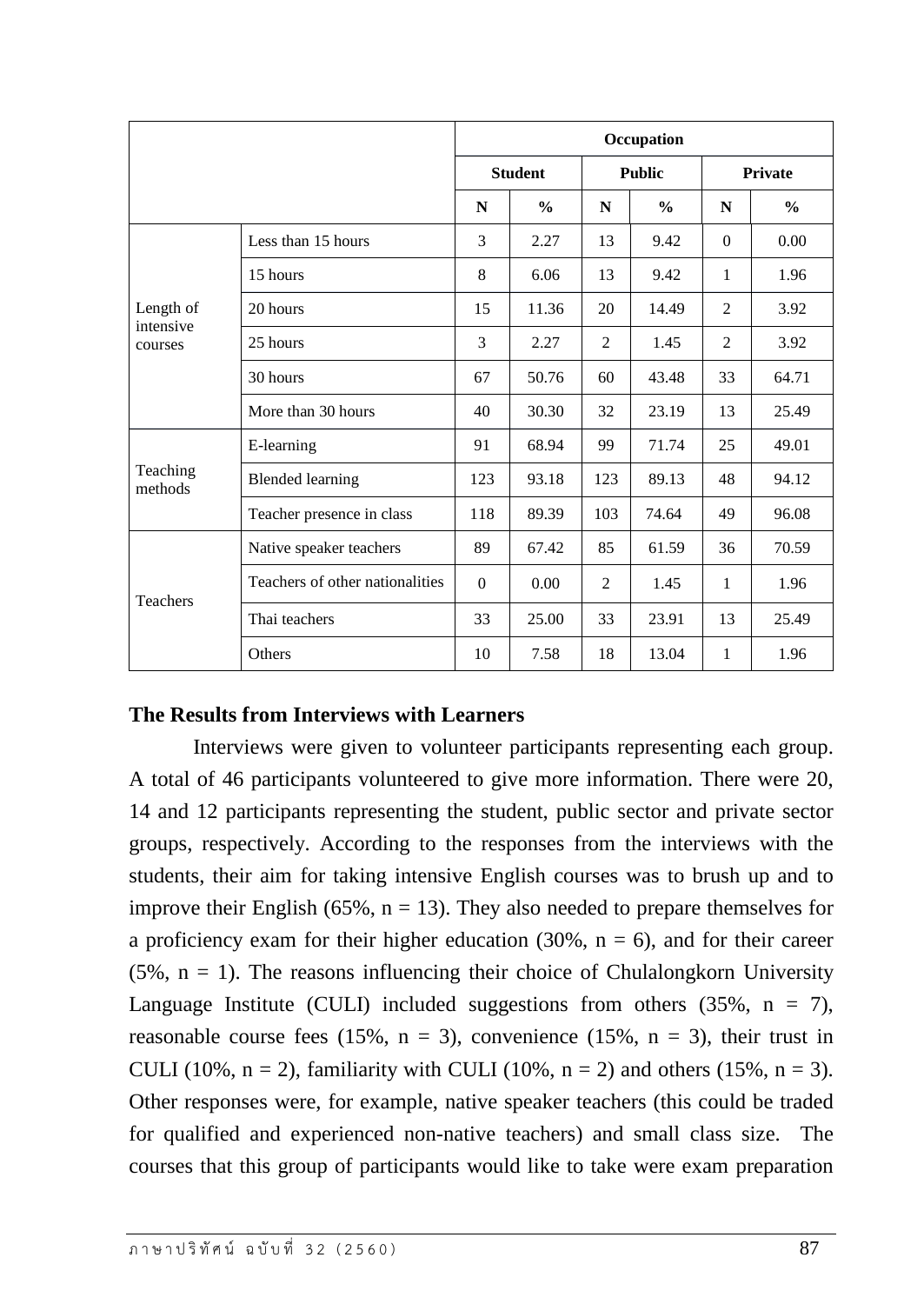courses, i.e. CU-TEP, TOEIC, TOEFL and IELTS, and speaking and writing courses. They suggested CULI place students based on their level of proficiency if possible, and use more effective methods to advertise courses.

For the second group, government officials, their goals for taking intensive English courses were to prepare for a proficiency test for their studies  $(57.14\%, n = 8)$  and to improve their language skills  $(42.86\%, n = 6)$ . The criteria behind their choice of CULI were the quality of instructors  $(50\%), n = 7$ , familiarity with CULI (28.57%,  $n = 4$ ), reasonable course fees (14.29%,  $n = 2$ ), and convenience (7.14%,  $n = 1$ ). The courses that they were interested in taking were thesis writing, academic writing, basic language skills, effective communication and other exam preparation courses, i.e. CU-TEP, IELTS, and TOEFL.

The last group, learners from private organizations, shared similar goals towards language learning. They needed to improve their English to meet job requirements (83.33%,  $n = 10$ ) and to further their studies (16.67%,  $n = 2$ ). The factors that influenced their selection of CULI were their trust in CULI's instructors and CULI itself  $(33.33\%, n = 4)$ , convenience  $(33.33\%, n = 4)$ , reasonable course fees (16.67%,  $n = 2$ ), and suggestions from friends (16.67%, n  $= 2$ ). The courses that they would like to take were grammar, basic language skills and exam preparation courses, i.e. CU-TEP, IELTS and TOEFL.

#### **Discussion**

Based on the framework of needs analysis proposed by Hutchinson and Waters (2006), the necessities, lacks and wants of learners in language should be explored. According to the findings, the learners' needs did not focus on one language domain. They expressed their needs or wants for English skills in all areas. As mentioned earlier, they value the importance of English (Kittidhaworn, 2001; Panpreuk and Mahapoontong, 2007 and Dueraman, 2013). In this study, despite their heterogeneous backgrounds, the findings revealed that the skills the participants needed the most were the same – identifying the main idea for the two receptive skills (listening and reading), giving information and explaining reasons for the writing skills, and carrying on in conversations (conversational skills) for the speaking skills. However, the skills that they needed were for different contexts relating to their occupations or backgrounds; for example, the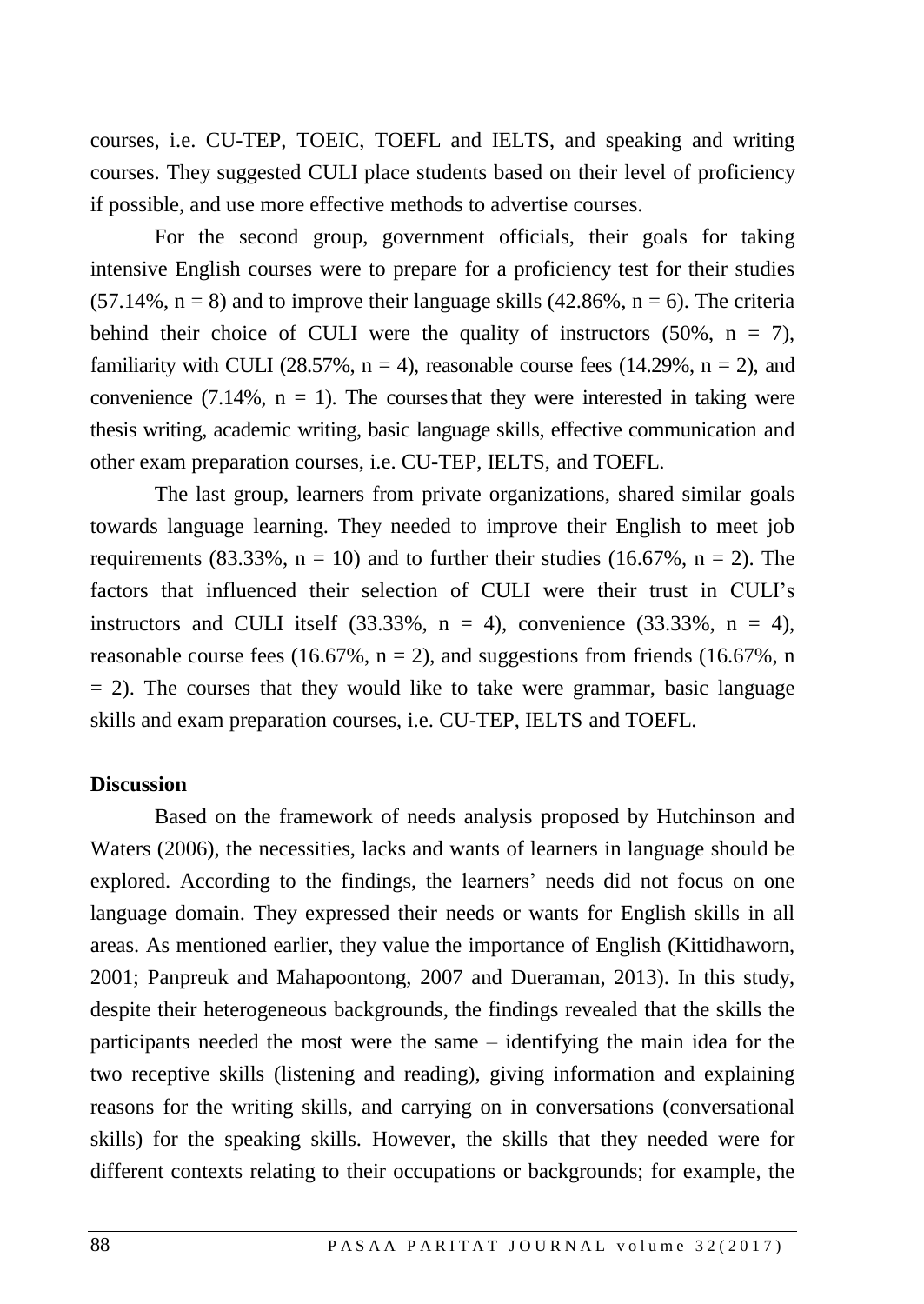student group expressed the need for English skills that help them with their studies. On the other hand, learners who work in public and private organizations desired to improve their language skills for work. The courses that a language institute offers should, therefore, cover a wide range of English skills and should be made appropriate for each group of participants. This can be achieved by further analysis of TLU (Hutchinson and Waters, 2006). Contexts where language is used should further be analyzed to enhance the teaching and learning (Bracaj, 2014 and Morrison et al, 2011).

Further investigation of the participants' needs in each specific English skill revealed that listening for the main idea and for communication ranked top, as supported by studies conducted by Kittidhaworn (2001), Panpreuk and Mahapoontong (2007), Wiriyachitra (2003) and Litticharoenporn (2014). This can be explained by taking a look at the percentages of the skills that people find themselves involved in every day. Listening skills account for the largest proportion (skillsyouneed.com, 2012). Also, the need to improve these listening skills may arise from the fact that English is not greatly used in Thailand (Biyaem, 1997 cited in Noom-Ura, 2013), resulting in the lack of ability among Thais and, consequently, their need for improvement. As for reading skills, although in many studies these skills were not chosen as those first in need of training, further investigation has shown that the students still lack important reading skills. According to the findings of this study, the reading skills that the participants needed the most were reading for the main idea and making a summary. Khittidhaworn (2001) revealed similar findings indicating that the students expressed a need for reading for comprehension, i.e., reading for the main idea. This also corresponds with the results gained from the study conducted by Chawwang (2008) who posited that students needed to have their reading comprehension skills enhanced.

Similar to the listening skills, as for the speaking skills, the participants considered giving information and conversational skills as important needs. These are basic skills that can be used both in classrooms and at work. Other more advanced skills such as meetings, negotiations, telephoning, presentations and especially persuasion are more specific to particular types of tasks, so their need to master these skills was not as great as general speaking skills.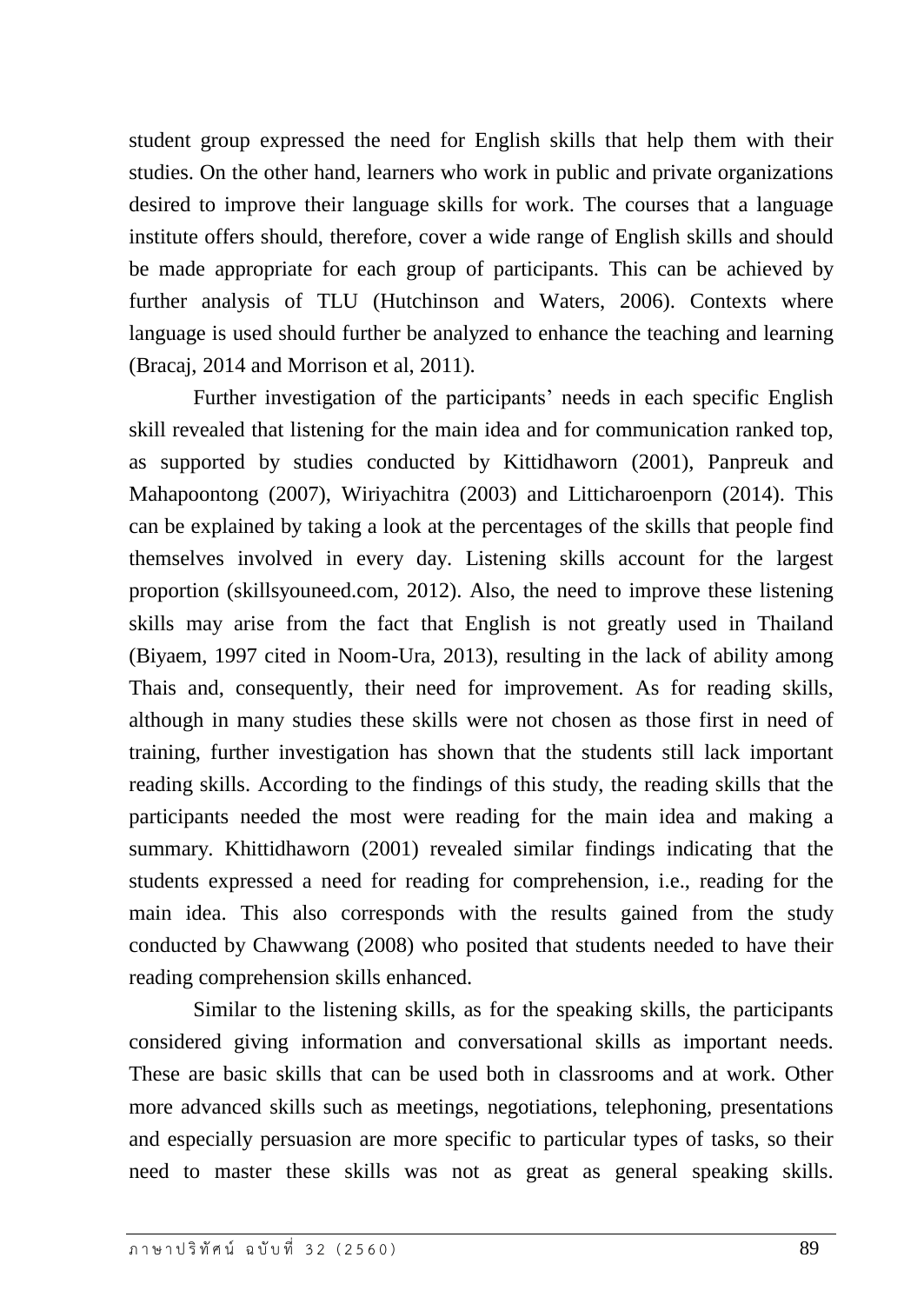Litticharoenporn (2014) also found that all of the stakeholders' needs in her study were greater for general speaking skills such as effective discussion in class, group discussion and study groups in which they had to exchange ideas, as well as for communication with teachers in and out of class, which are general conversational skills. As for writing skills, the needs for giving information through writing outweighed those for others. Communication across borders is now exceptionally common, and exchanging information through writing such as email is, therefore, unavoidable. However, as the characteristics of writing vary from one context to another, more analysis on students' needs as regards the genre of writing, e.g. writing an academic essay, business report or email correspondence, needs to be further conducted.

Interestingly, as found in this study, the needs of using all English skills for pleasure, e.g. reading for pleasure and listening for pleasure, gained the lowest mean scores compared to others. This underlines the assertion that Thai people do not use English in everyday life (Biyaem,1997 cited in Noom-Ura, 2013).

With regard to the overall administration, it can be concluded from the findings that CULI should consider offering intensive English courses of at least 30 hours in length. Longer courses might be appropriate for exam preparation, e.g. TOEFL, IELTS, etc. The use of technology to enhance teaching and learning should be taken into account. Various course schedules should also be arranged for students' convenience. Moreover, students expect to learn with native speakers of English, or with competent and experienced Thai teachers. Courses that include integrated skills are more preferable than those focusing on one skill (Unkaew, 2010). The results in this part are similar to what Naphon (2008) reported in terms of the length, course schedules, teachers, and skills that are taught in class. In addition, the findings revealed a difference in the reasons behind the participants' selection of the language institute. The participants who have jobs made a decision based mainly on the credibility of the language institute and its teachers, while course fees were considered an important factor for the student group.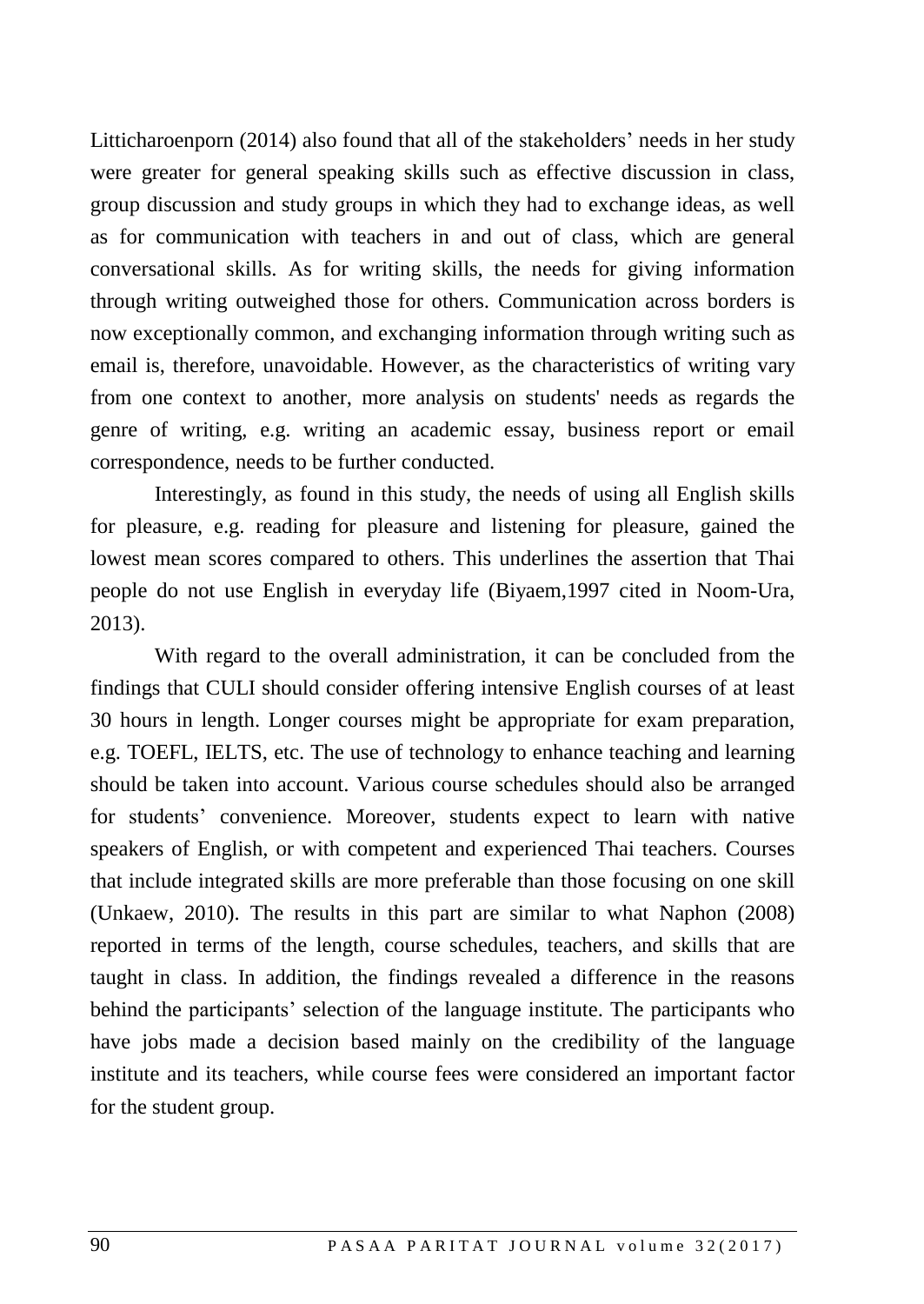#### **Conclusions and Recommendations**

Based on the results of the study, the courses that learners who sought intensive English courses needed cover all English language skills, namely speaking, listening, reading and writing. All groups needed the same language skills, but in different contexts (studies or work). Their needs were mainly based on their intention to improve their English either for work or higher studies, and on the requirements for them to gain proficiency test scores. The content of each course should cover the skills that learners can use in everyday life such as giving information, reading for the main idea, and conversational skills. The courses offered do not have to be for a single skill. Integrated skills, for example, listening and speaking, can be taught in a conversation course.

Recommendations for a language institute are to offer courses that focus on English skills for academic purposes and for work, and to run examination preparation courses. The skills to be taught should include listening for the main idea and for conversational purposes, reading for the main idea and summary, speaking for conversational purposes and giving information, and writing for giving information. Choosing experienced and knowledgeable English native speaker teachers or Thai teachers should be taken into account as qualified teachers are an important criterion prospective participants use when enrolling in a language program. Other criteria include course fees and convenience (time and location). As for the length of courses, 30 hours is an acceptable standard. More hours can be added to such courses as TOEFL, IELTS, TOEIC, etc. that require more time for practice. In this case, technology can be used to support teaching and learning. Moreover, to attract more learners, a language institute might incorporate the use of technology in teaching.

Since this study aims to investigate learners' needs of English skills to arrange courses that respond to the needs of the public, further studies conducted on each particular group of learners and the skills they lack are suggested. As mentioned earlier, students will benefit more if the course meets their needs. Means analysis, context analysis or TLU analysis should be considered. Many researchers (West, 1994 and Gómez Garcia, 2010) also recommended that needs assessment be conducted more than one time so that clearer pictures of learners, in terms of their needs, wants and lacks, can be fully elicited. Moreover, if a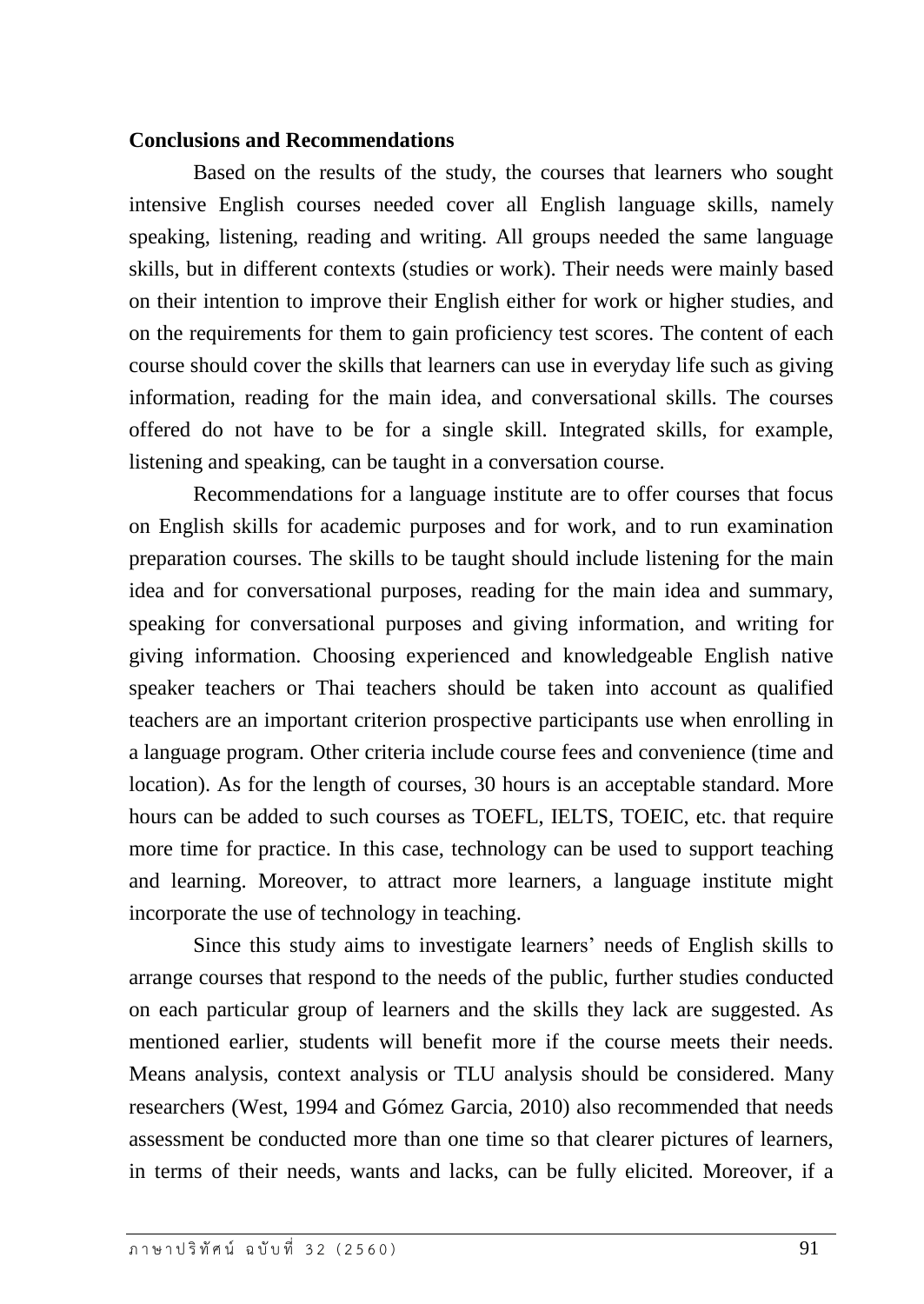course is to be developed for a particular group of learners, it is necessary to include all stakeholders like their supervisors, administrators and teachers in the process of needs assessment (Kaewpet, 2009).

#### **References**

- Adler, R. Rosenfeld, L. and Proctor, R. (2004). *Interplay: the Process of Interpersonal Communicating*. Oxford: New York.
- Balint, M. (2005). *Assessing Students' Perceived Language Needs in a Needs Analysis.* Proceedings of the 9th Conference of Pan-Pacific Association of Applied Linguistics.
- Berwick, R. (1989). Needs Assessment in Language Programming: from Theory to Practice. In R. Johnson (Ed.), *The Second Language Curriculum*. Cambridge: Cambridge University Press.
- Biyaem, S. (1997). Learner Training: Changing Roles for a Changing World, Educational Innovation for Sustainable Development. 3rd UNESCO-ACEID International Conference, Bangkok.
- Bosher, S. and Smaldoski, K. (2002). From Needs Analysis to Curriculum Development: Designing a Course in Health-Care Communication for Immigrant Students in the USA*. English For Specific Purposes*, *21*, 59- 79.
- Bracaj, M. (2014). Teaching English for Specific Purposes and Teacher Training. *European Scientific Journal. 10*(2), 40-49.
- Brindley, G. (1989). The Role of Needs Analysis in Adult ESL Programme Design. In R. Johnson(Ed.). *The Second Language Curriculum*. Cambridge: Cambridge University Press.
- Brown, J. (2002). Training Needs Assessment: A Must for Developing an Effective Training Program. *Public Personnel Management.31*(4), 569- 578.
- Chawwang, N. (2008). *An Investigation of English Reading Problems of Thai 12th-Grade Students in Nakhonratchasima Educational Regions 1, 2, 3, and 7.* (Master's Thesis, Srinakharinwirot University, 2008). Bangkok: Graduate School, Srinakharinwirot University.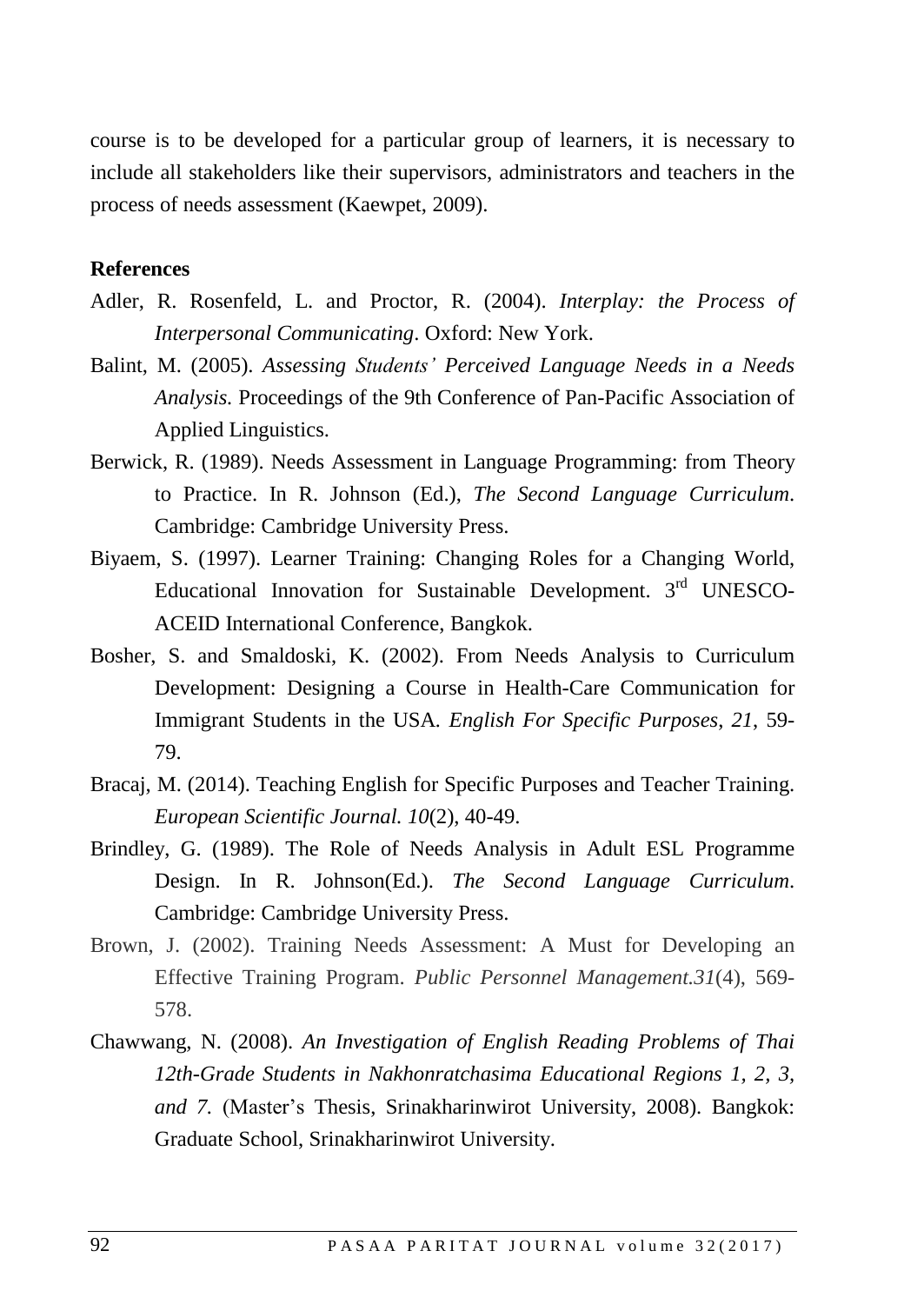- Cowling, J. (2007). Needs Analysis: Planning a Syllabus for a Series of Intensive Workplace Courses at a Leading Japanese Company. *English for Specific Purposes*, 26, 426-442.
- Douglas, D. (2000). *Assessing Language for Specific Purposes*. Cambridge, U.K.: Cambridge University Press.
- Dueraman, B. (2013). Focus on Thai Learners of English: Their Self-Reports about Foreign Language Learning. Int. *Res. J. Arts Soc. Sci*. *2*(7):176-186.
- Dudley-Evans, T., and John, M. S. (1998). *Developments in ESP: A Multi-Disciplinary Approach* (9<sup>th</sup>ed.). Cambridge, U.K.: Cambridge University Press.
- Dudley-Evans, T. and St. John, M. J. (2007). *Developments in English of Specific Purposes*. UK: Cambridge University Press
- Gómez García, L. (2010). The Importance of Needs Analysis in Syllabus Design. The CMC\_E Project: a Case in Point".In Pérez Ruiz, Leonor, ParradoRomán, Isabel and Tabarés Pérez, Patricia (Eds.), *Estudios de Metodología de la LenguaInglesa (V)*. Valladolid: Centro Buendía, Universidad de Valladolid, 101-111.
- Hutchinson, T. and Waters, A. (Eds.) (2006). *"Needs Analysis". English for Specific Purposes.* Cambridge: Cambridge University Press.
- ICEF. (2012, November 19). Global tutoring industry experiencing explosive growth. Retrieved October 6, 2014, from [http://monitor.icef.com/2012/11/global-tutoring-industry-experiencing](http://monitor.icef.com/2012/11/global-tutoring-industry-experiencing-explosive-growth/)[explosive-growth/](http://monitor.icef.com/2012/11/global-tutoring-industry-experiencing-explosive-growth/)
- Jordan, R. (1997) *English for Academic Purposes* Cambridge: Cambridge University Press.
- Kaewpet, C. (2009). A Framework for Investigating Learner Needs: Needs Analysis Extended to Curriculum Development. *Electronic Journal of Foreign Language Teaching*, 6(2), 209-220.
- Kittidhaworn, P. (2001). *An Assessment of the English-Language Needs of Second-Year Thai Undergraduate Engineering Students in a Thai Public University in Thailand in Relation to the Second-Year EAP Program in Engineering.*(Doctoral dissertation, West Virginia University, 2001).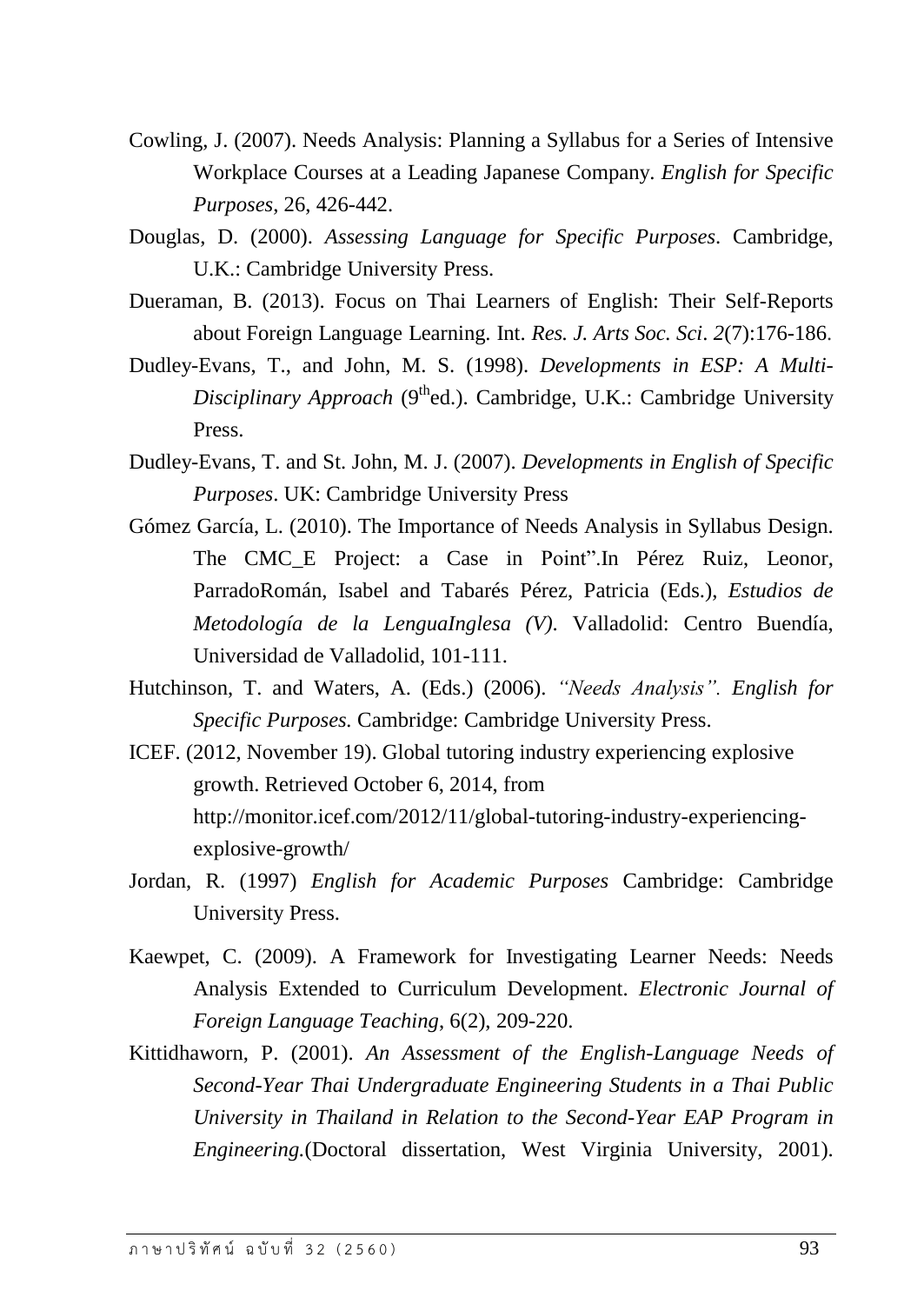Morgan Town, West Virginia: College of Human Resources and Education at West Virginia University.

- Levy, H.M. (2008). Meeting the Needs of All Students through Differentiated Instruction: Helping Every Child Reach and Exceeds Standards. *The Clearing House*, *81*(4), March-April, 2008, 161-164.
- Long, M.H. (2005). *Second Language Needs Analysis*. Cambridge: Cambridge University Press.
- Litticharoenporn, P. (2014). Oral and Aural English as a Foreign Language Needs at an International School [Abstract]. SLS Papers: Department of Second Language Studies, 32(2). Retrieved January 2, 2016, from <http://www.hawaii.edu/sls/research/publications/sls-papers/>
- Macalister, J. and Nation, I.S.P. (Eds.). (2011). *Case Studies in Language Curriculum Design: Concepts and Approaches in Action around the World.* New York: Routledge.
- McCawley, P. (2009). Methods for Conducting Educational Needs Assessment Guidelines for Cooperative Extension System Personals. Retrieved January 2, 2016, from http://www.cals.uidaho.edu/edcomm/pdf/BUL/BUL0870.pdf
- Ministry of Education. (2006). A Strategic Plan to Reform English Teaching to Enhance Country's Competitiveness. Retrieved March 21, 2013, from www.moe.go.th/web.../p\_eng\_2549-2553.doc.
- Morrison, G. R., Ross, S. M., & Kemp, J. E. (2011). *Designing effective instruction* ( $6<sup>th</sup>$ ed.). Hoboken, NJ: J. Wiley & Sons.
- Munby, J. (1978). *Communicative Syllabus Design.* Cambridge:Cambridge University Press.
- Naphon, K. (2008). *A Survey Study of Needs and Problems of English Usage At Work of the Big 4'sAuditors and Wants Regarding English Training Course.* (Master's Thesis, Thammasat University, 2008). Bangkok, Thammasat University.
- Nation, I.S.P. and Macalister, J. (2010). *Language Curriculum Design*. New York: Routledge.
- The National Institute of Educational Testing Service (Public Organization) (NIETS). (2016). Retrieved June 24, 2016, from http://www.niets.or.th.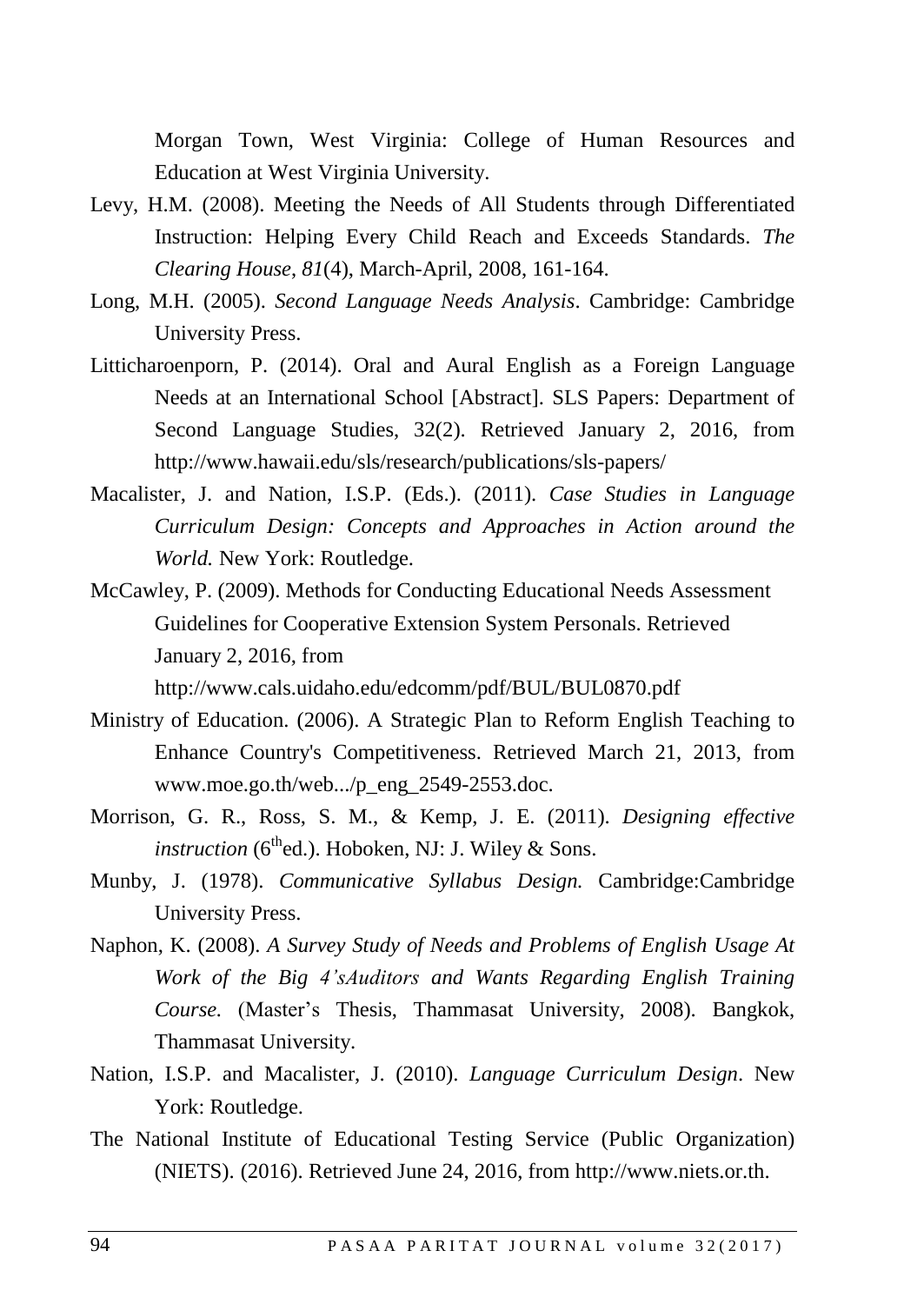- Noom-Ura, S. (2013). English-Teaching Problems in Thailand and Thai Teachers' Professional Development Needs. *English Language Teaching, 6*(11), 139-147.
- Palacios Martínez, I. (1994). La Enseñanza del Inglés en España a Debate. Santiago de Compostela: Servicio de Publicacións e Intercambio Científico da Universidade de Santiago de Compostela, 143-144.
- Panpreuk, S. and Mahapoontong, C. (2007). A Study of English Language Proficiency, Language Usage Problems and Language Needs among Graduate and Post Graduate Students at King Mongkut's Institute of Technology North Bangkok. *The Journal of KMITNB*, *17*(3), Sep – Dec, 2007, 66-72.
- Pawapatcharaudom, R. (2007). *An Investigation of Thai Students' English Language Problems and Their Learning Strategies in the International Program at Mahidol University: English for Business and Industry*. (Master's Thesis, King Mongkut's Institute of Technology North Bangkok, 2007), Bangkok: King Mongkut's Institute of Technology North Bangkok.
- Phakiti, A. and Li, L. (2011). General Academic Difficulties and Reading and Writing Difficulties among Asian ESL Post Graduate Students in TESOL at an Australian University. *RELC Journal, 42*(3), 227-264.
- Rahman, M. (2015). *English for Specific Purposes (ESP): A Holistic Review*. Bangladesh: Horizon Research Publishing.

Schlenker, D. (2012, February 24). Private tutoring: The shadow has spread. Retrieved October 6, 2014, from [http://www.unescobkk.org/news/article/private-tutoring-the-shadow-has](http://www.unescobkk.org/news/article/private-tutoring-the-shadow-has-spread/)[spread/](http://www.unescobkk.org/news/article/private-tutoring-the-shadow-has-spread/)

- Seedhouse, P. (1995). Needs Analysis and the General English Classroom. *ELT Journal*, 49(1), 59-65.
- Skillsyouneed.com. (2012). Listening Skills. Retrieved February 15, 2016, from http://www.skillsyouneed.com/ips/listening-skills.html
- Somdee, M. and Suppasetseree, S. (2013). Developing English Speaking Skills of Thai Undergraduate Students by Digital Storytelling through Websites.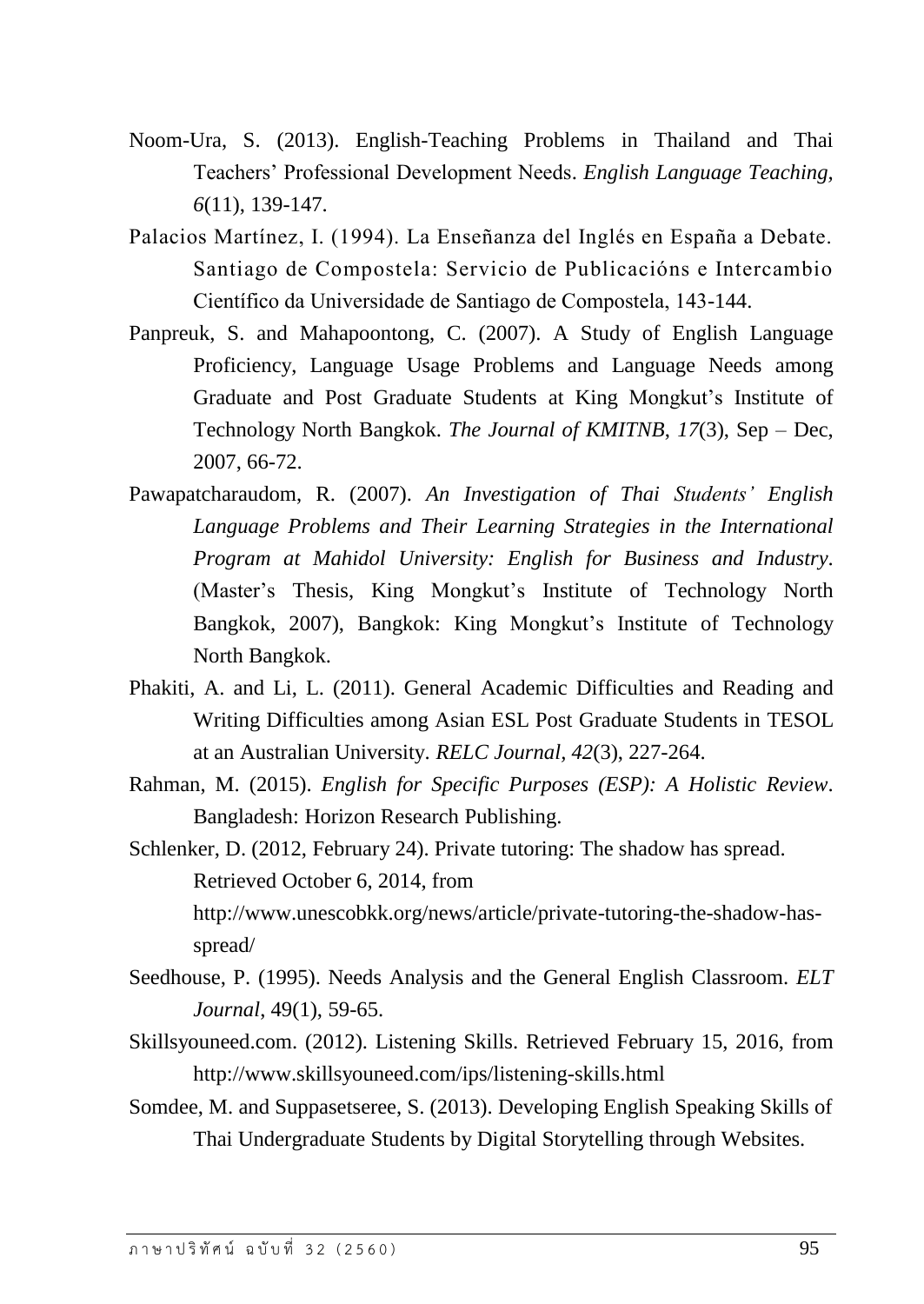Retrieved January 2, 2016, from

http://www.litu.tu.ac.th/journal/FLLTCP/Proceeding/166.pdf

- Sriseub, P. (2009). *A Needs Analysis of Secondary School Students Learning English as a Third Language in Private Islamic Schools in ChangwatNarathiwat* (Master's thesis, Chulalongkorn University, 2009). Bangkok: Chulalongkorn University.
- Souriyavongsa, T., Rany, S., Abidin, M. J., & Mei, L. L. (2013). Factors Cause Students Low English Language Learning: A Case Study in the National University of Laos. *IJELE International Journal of English Language Education,1*(1). Retrieved January 2, 2016.
- Syssoyev, P. V. (2014). Developing an English for Specific Purposes Course Using a Learner Centered Approach: A Russian Experience. *The Internet TESL Journal*. Retrieved October 23, 2015 from http://iteslj.org/Techniques/Sysoyev-ESP.html.
- Unkaew, N. (2010). *A Survey Study of Employee's Needs and Problems for English Communication Using Each English Skill* (Master's thesis, Thammasat University). Bangkok: Thammasat University.
- Vasavakul, A. (2006). *Business English Oral Communication (BEOC) for Customer Services Staff at International Banks: Translating Needs Analysis to a Course Development.* (Doctoral Dissertation, Chulalongkorn University). Bangkok, Chulalongkorn University.
- Wiriyachitra, A. (2003). Thai Teachers' Role in Teaching: Motivating Students and Guiding their Learning. *Thai TESOL Focus, 16*(2), 25-27.
- West, R. (1994). Needs Analysis in Language Teaching. *Language Teaching, 27*(1), 1-19.
- Yamane, T. 1967. Statistics: an Introductory Analysis, 2nd Ed., New York: Harper and Row.